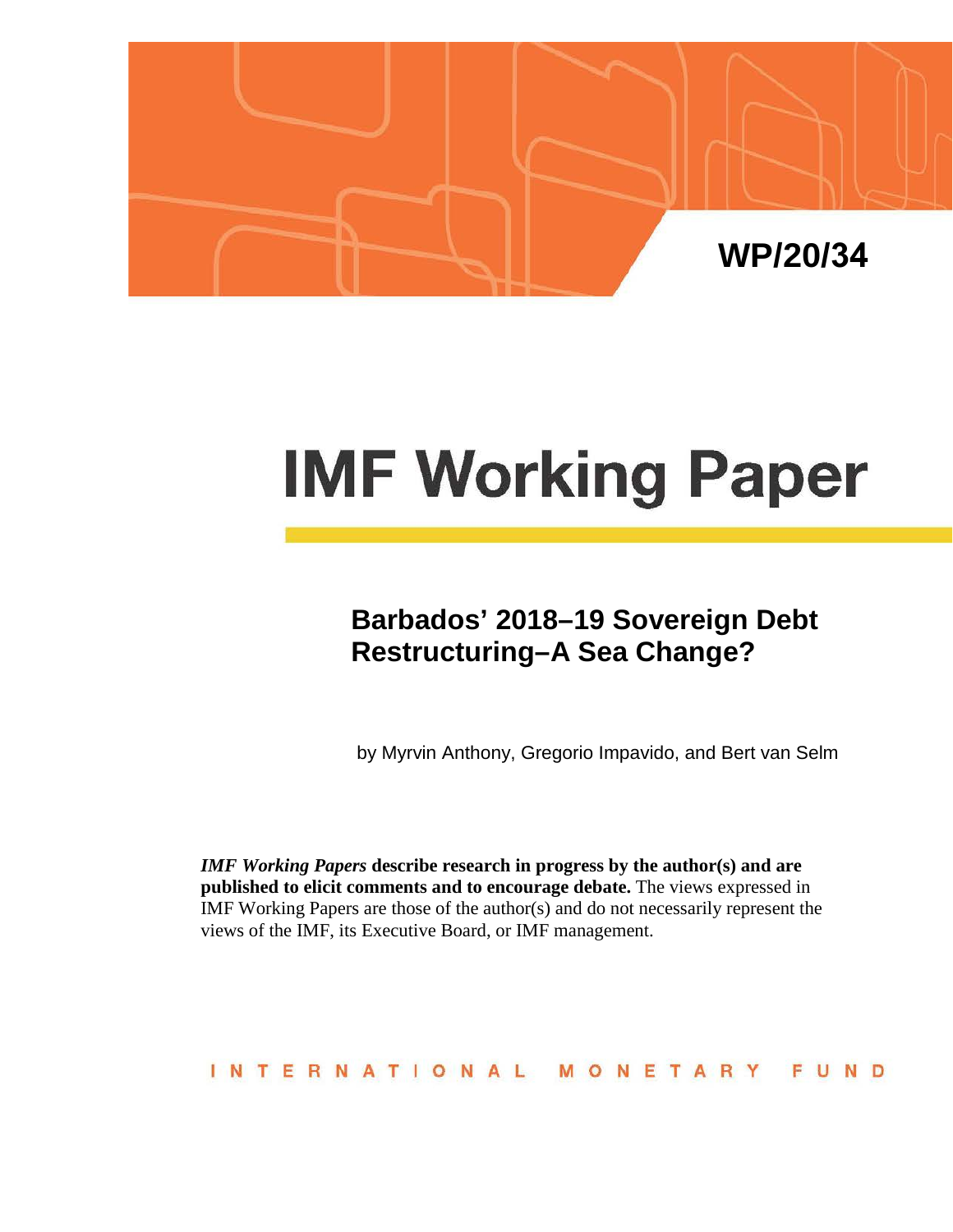# **IMF Working Paper**

# Western Hemisphere Department

# **Barbados' 2018–19 Sovereign Debt Restructuring–A Sea Change?**

# **Prepared by Myrvin Anthony, Gregorio Impavido, and Bert van Selm**[∗](#page-1-0)

Authorized for distribution Thordur Jonasson and Aasim M. Husain

February 2020

**This Working Paper should not be reported as representing the views of the IMF.** The views expressed in this Working Paper are those of the author(s) and do not necessarily represent those of the IMF or IMF policy. Working Papers describe research in progress by the author(s) and are published to elicit comments and to further debate.

#### **Abstract**

This paper examines the causes, processes, and outcomes of Barbados' 2018–19 sovereign debt restructuring—its first ever. The restructuring was comprehensive, featuring several rarely used approaches, including the restructuring of treasury bills, and the use of a retrofitted collective action mechanism. The debt restructuring has helped to set Barbados' public debt on a clear downward trajectory. A sustained reform effort, maintaining high primary surpluses and ambitious structural reforms, will be needed to gradually reduce public debt from about 160 percent of GDP before the restructuring to the country's 60 percent debt-to-GDP target.

JEL Classification Numbers: F34; G15; H63

Keywords: Sovereign Debt; Sovereign Defaults; Sovereign Debt Restructurings; Barbados

Authors' Email Addresses: [manthony@imf.org;](mailto:manthony@imf.org) [gimpavido@imf.org;](mailto:gimpavido@imf.org) bvanselm@imf.org

<span id="page-1-0"></span><sup>∗</sup> Myrvin Anthony and Gregorio Impavido are senior economists in the Monetary and Capital Markets and the Western Hemisphere Departments. Bert van Selm is a deputy division chief in the Western Hemisphere Department. We would like to thank Julianne Ams, Judith Gold, Tamon Asonuma, and participants in a seminar held at the IMF on January 23, 2020 for their contributions and comments on an earlier draft. MCM colleagues James Knight and Laszlo Butt provided critical inputs at different stages of the process. The usual disclaimer applies.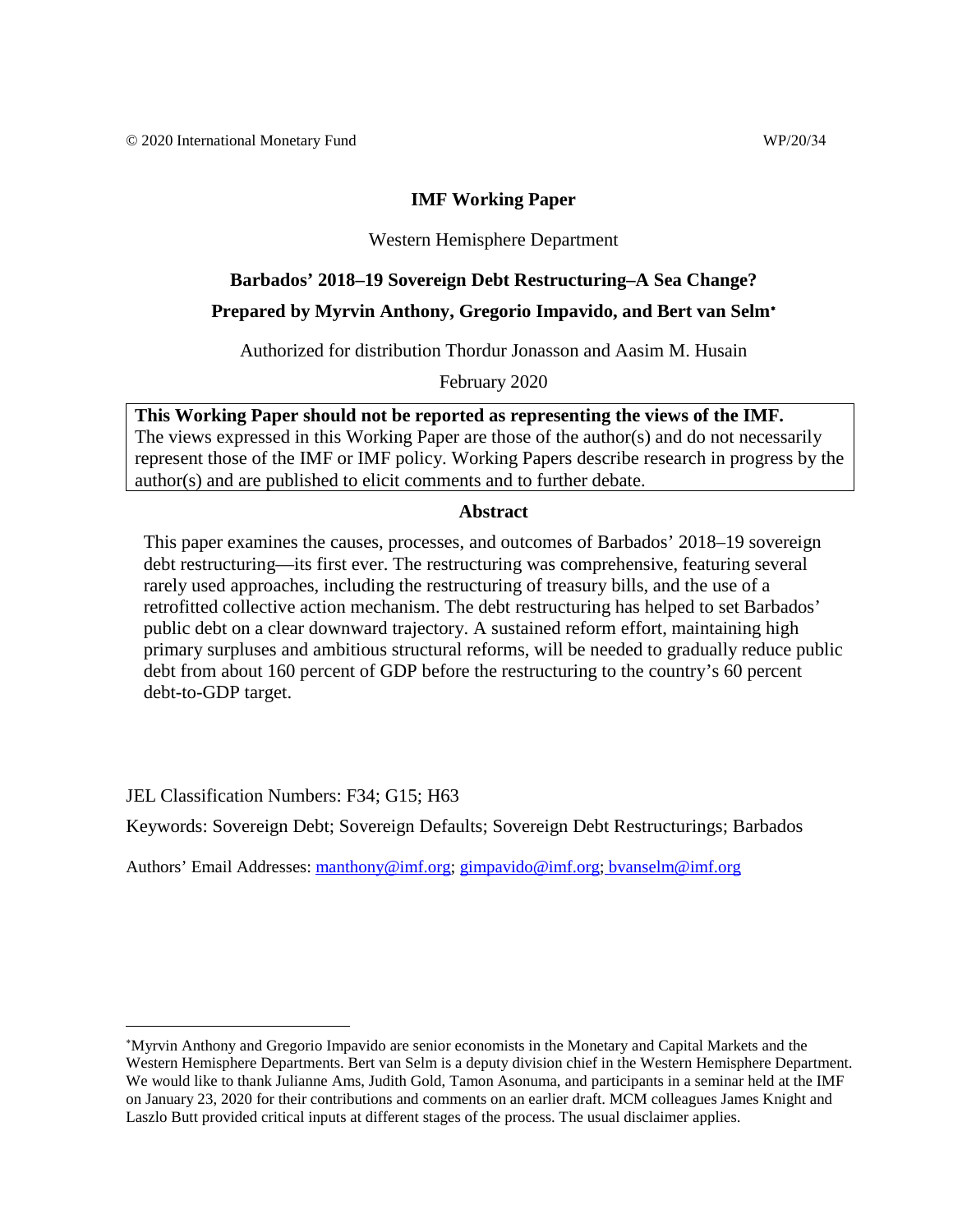| $\sim$ $\sim$ $\sim$ 5                                                              |    |
|-------------------------------------------------------------------------------------|----|
| II. FROM INVESTMENT GRADE TO SELECTIVE DEFAULT__________________________________5   |    |
|                                                                                     | 6  |
| III. RESTRUCTURING THE DEBT: PERIMETER AND PROCESS _____________________________7   |    |
|                                                                                     |    |
|                                                                                     |    |
|                                                                                     |    |
|                                                                                     |    |
|                                                                                     |    |
| IV. BARBADOS' IMF-SUPPORTED ECONOMIC REFORM PROGRAM ____________________________ 12 |    |
|                                                                                     |    |
|                                                                                     |    |
|                                                                                     |    |
|                                                                                     |    |
|                                                                                     |    |
|                                                                                     |    |
|                                                                                     |    |
|                                                                                     |    |
|                                                                                     |    |
|                                                                                     |    |
|                                                                                     |    |
| VI. BARBADOS' DEBT RESTRUCTURING IN A REGIONAL AND GLOBAL PERSPECTIVE 22            |    |
|                                                                                     |    |
|                                                                                     |    |
|                                                                                     |    |
|                                                                                     |    |
| F. The Retrofitted Collective Action Mechanism<br>$\sim$ 24                         |    |
|                                                                                     |    |
|                                                                                     |    |
|                                                                                     | 27 |
| <b>FIGURES</b>                                                                      |    |
| Figure 1. Public debt and fiscal balance before the program _____________________6  |    |
| Figure 2. Gross financing needs before the program ______________________________6  |    |
| Figure 3. Gross international reserves before the program ______________________6   |    |
| Figure 4. External debt service before the program _____________________________6   |    |
| Figure 5. Current account financing before the program _________________________7   |    |
| Figure 6. Capital and financial account before the program _____________________7   |    |
| Figure 7. Public debt and restructuring perimeter _______________________________7  |    |
|                                                                                     |    |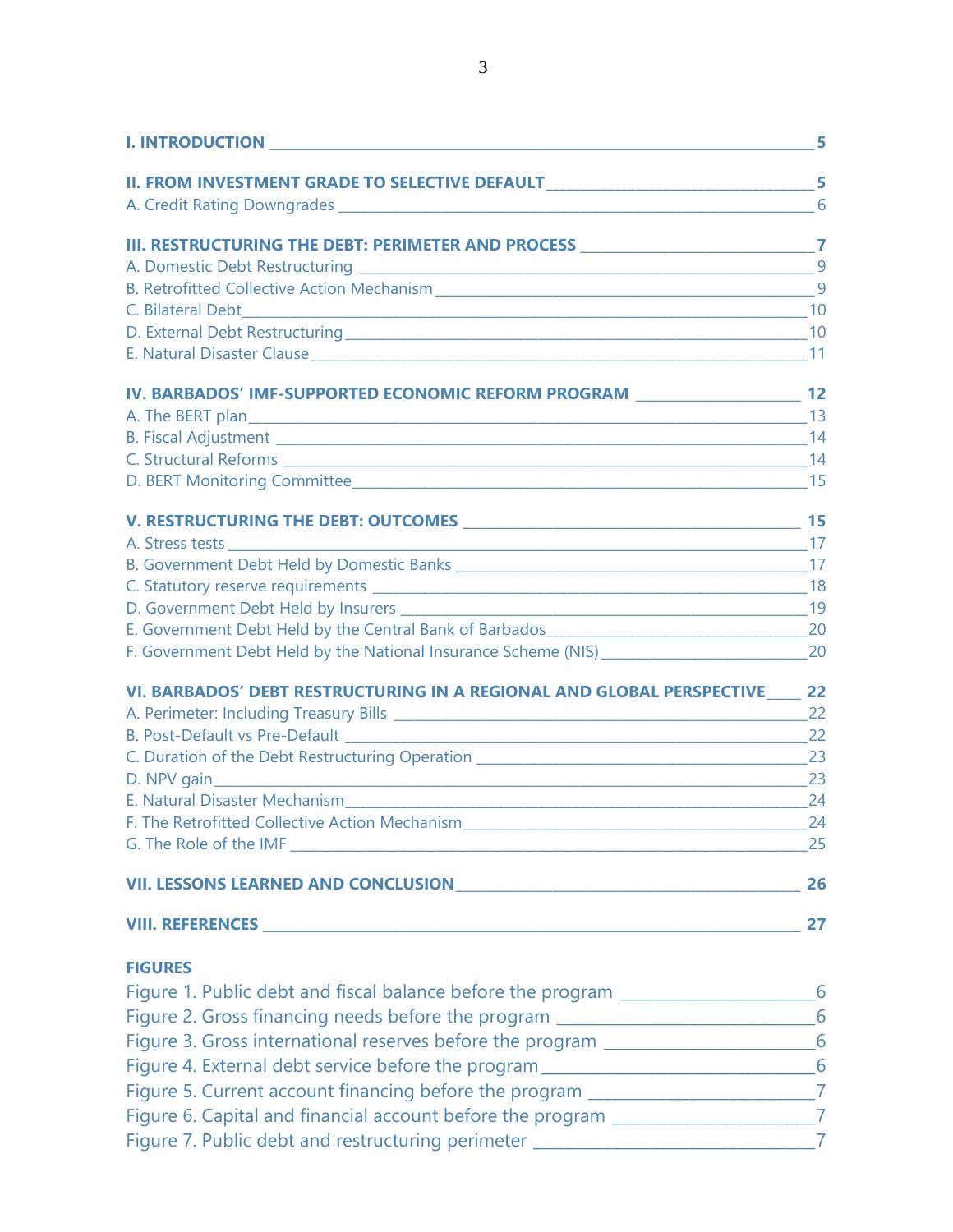| Figure 8. External bond spreads before and after the restructuring | 10 |
|--------------------------------------------------------------------|----|
| Figure 9. Fiscal adjustment under the program                      | 14 |
| Figure 10. Public debt projections under the program               | 16 |
| Figure 11. Gross financing needs projections under the program     | 16 |
| Figure 12. Public debt maturity projections under the program ____ | 16 |
| Figure 13. External debt service under the program                 | 16 |
| Figure 14. Interest rates                                          | 18 |
| Figure 15. Commercial banks reserves at the CBB ___                | 19 |
| Figure 16. Central Bank claims on the Central Government           | 20 |
| Figure 17. Impact of domestic debt restructuring on NIS            | 21 |
| <b>TABLES</b>                                                      |    |
|                                                                    |    |

| 1. Public debt structure 2007/08-17/18                       |  |
|--------------------------------------------------------------|--|
| 2. Aggregate NPV losses from the domestic debt restructuring |  |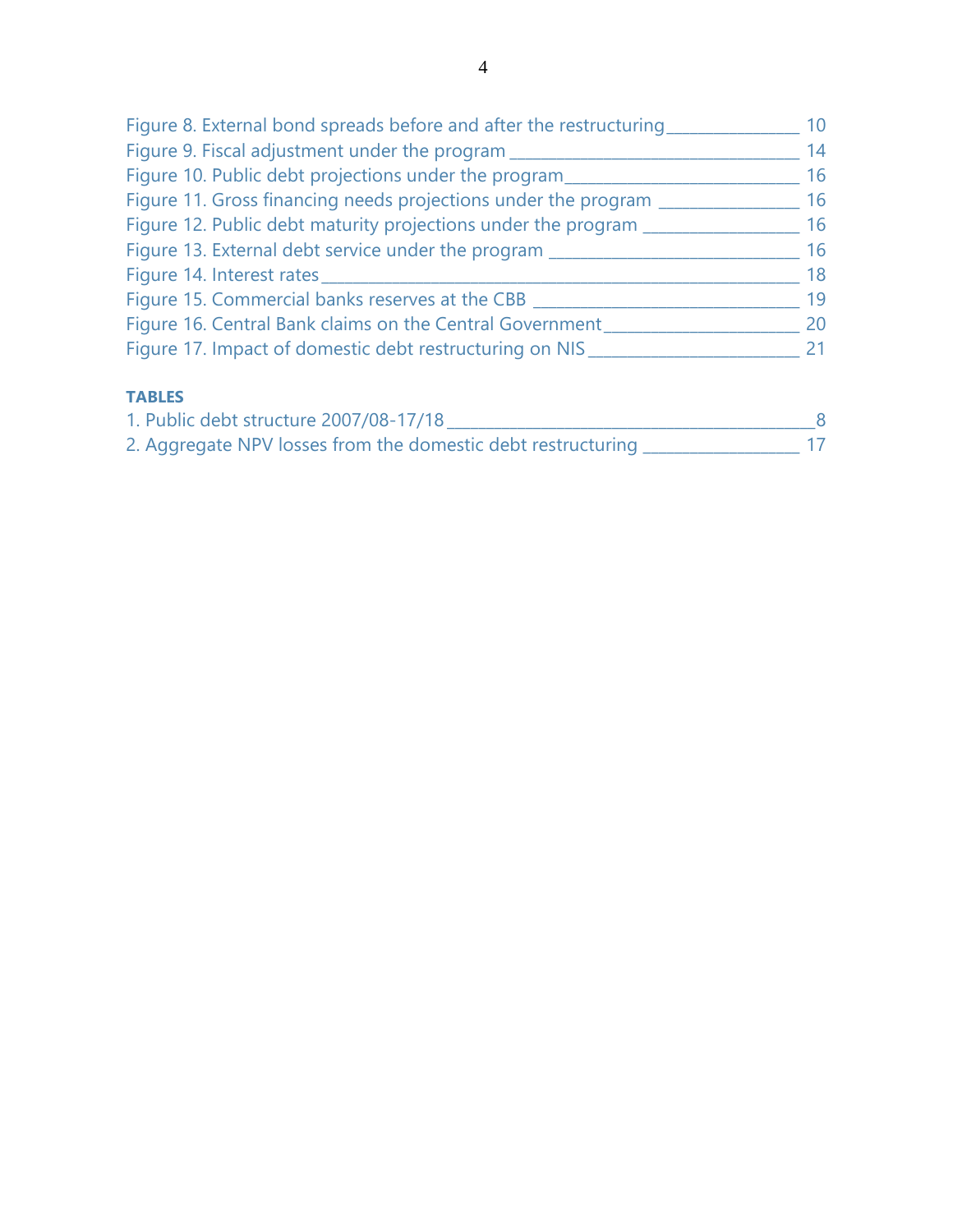#### **I. INTRODUCTION**

In 2018 and 2019, Barbados restructured its public debt for the first time in the country's history. The debt restructuring announced on June 1, 2018, by a government that had assumed office just a week earlier, was very comprehensive, including external debt to commercial creditors and treasury bills. It took many by surprise—prices on the external bond market fell sharply, and it is one of just a handful of cases over the last few decades where treasury bills were included in a debt restructuring (Russia 1998, Ukraine 1998, and Uruguay 2003). Agreement with domestic creditors was announced by the Prime Minister in a public address on October 14, 2018; the process of reaching agreement with external creditors took somewhat longer, with an agreement with the external creditor committee announced just over a year later, on October 18, 2019. To secure full participation in the domestic restructuring, the authorities retrofitted domestic securities with a collective action mechanism, a rarely used approach (with Greece 2012 as a precedent). Most of the newly issued debt instruments include a natural disaster clause, to help Barbados to stay current on future debt obligations.

This paper adds to the empirical literature on sovereign debt restructuring episodes by examining the causes, processes, and outcomes of Barbados' sovereign debt restructuring. It compares these to other recent debt restructurings, in the Caribbean region and beyond. It describes the role of the IMF in the process, with a Fund-supported program approved by the IMF's Executive Board four months into the process, on October 1, 2018; and it discusses the impact on public debt sustainability, and the net present value (NPV) reduction. Compared to other recent debt restructurings in the region: (i) the perimeter of the debt restructuring was relatively wide, to include treasury bills; (ii) the length of the process was somewhat longer than the recent average for the region, at 18 months; and (iii) the NPV gains were substantial. The paper discusses which country-specific factors, and choices made along the way by the Barbadian authorities, contributed to these outcomes.

#### **II. FROM INVESTMENT GRADE TO SELECTIVE DEFAULT**

The 2008-09 global financial crisis led to a prolonged recession in Barbados, with a decade of low growth, and fiscal and external imbalances gradually deepened. Between FY2007/08 and FY2017/18, the overall fiscal balance was on average in deficit at about 8 percent of GDP, with very high interest expenditure and transfers to state-owned enterprises (SOEs), averaging 6½ and 7½ percent of GDP, respectively. During this period, public debt (central government debt, arrears, and SOE debt guaranteed by the central government) increased from 77 to 158 percent of GDP. In addition, Barbados' public debt profile worsened considerably. With sovereign credit risk increasing rapidly, commercial banks reduced holdings of long-term debt in favor of short-term debt and, as a result, gross financing needs increased from 16 to 51 percent of GDP. The IMF assessed public debt as unsustainable in its 2017 Article IV report (IMF 2018a: p. 1 and 4).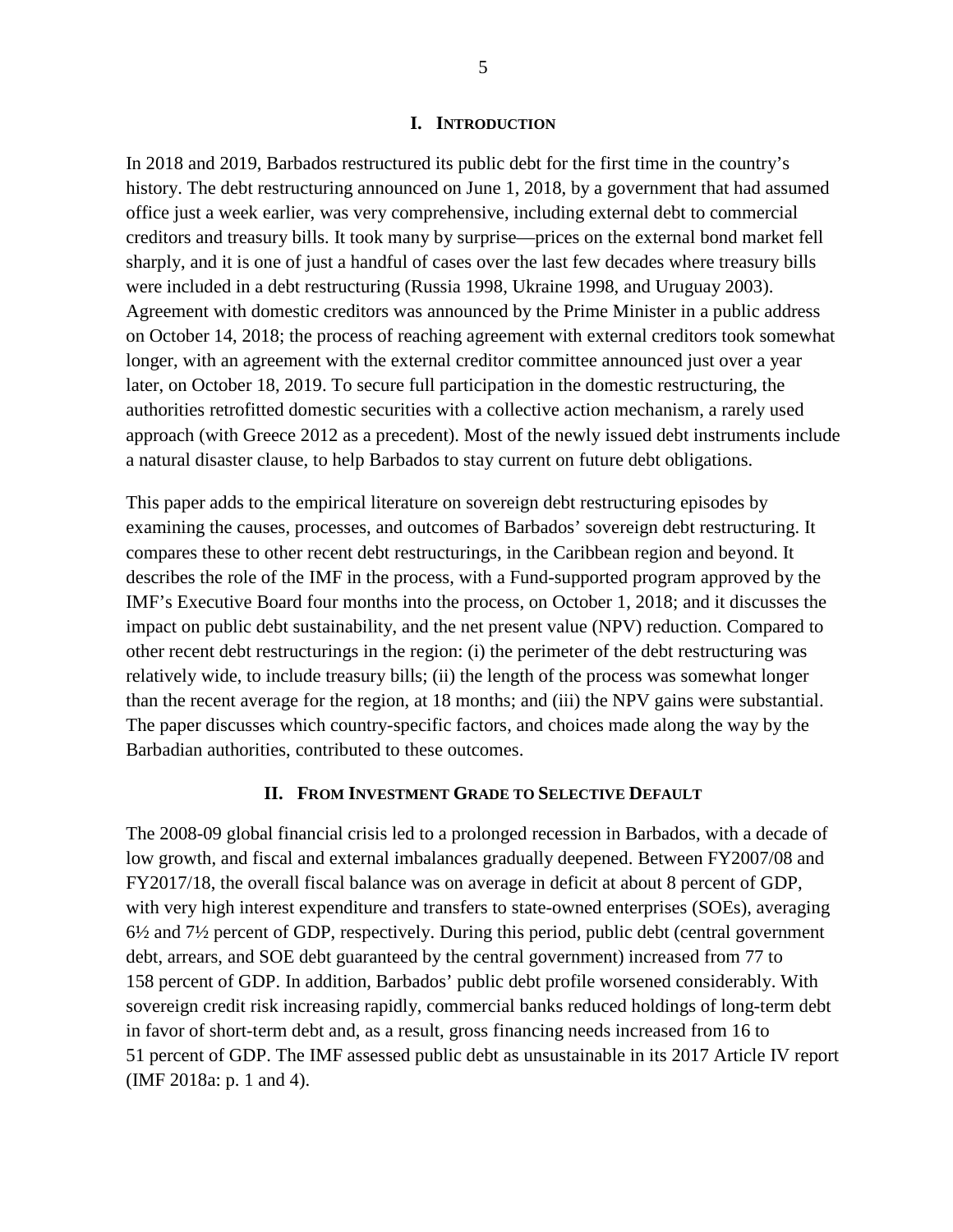

#### **A. Credit Rating Downgrades**

With increasing public debt, international investors' confidence gradually deteriorated. Over the last decade, Barbados' credit rating declined in several steps from investment grade (Standard and Poor's BBB+) on the eve of the global financial crisis, to Selective Default on June 6, 2018. Access to international financing gradually dried up, with no access to international capital market after the 2013/14 Credit Suisse facility (discussed in greater detail below). Between 2007 and 2017, international reserves decreased from US\$850 million to about US\$220 million. This represented a decrease from 4½ months to about 5 weeks of import coverage, or from about 140 to 39 percent of the IMF's reserve adequacy (ARA) metric.



6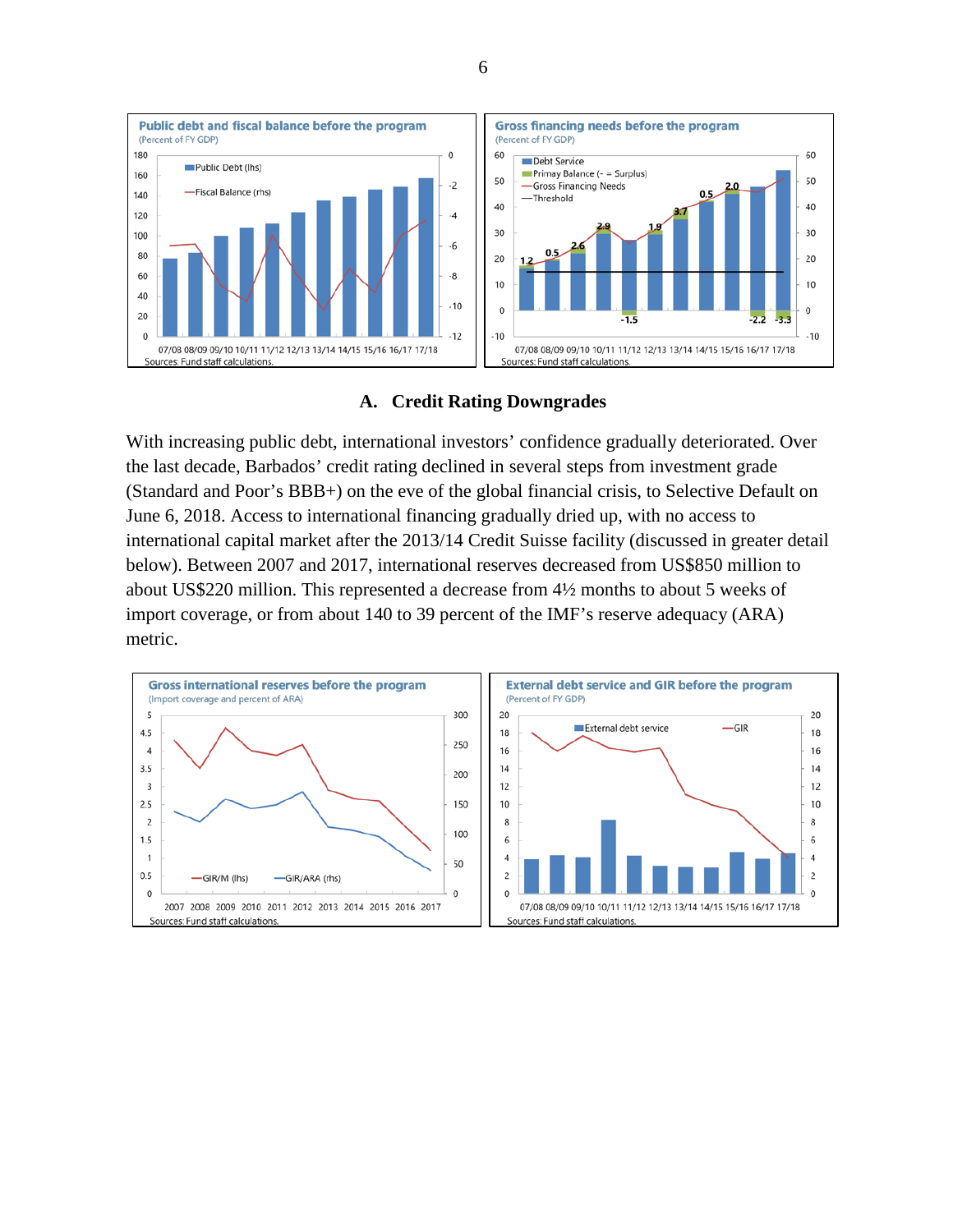<span id="page-6-0"></span>

#### **III. RESTRUCTURING THE DEBT: PERIMETER AND PROCESS**

Data limitations led to a focus on central government debt. The Barbadian authorities do not consolidate fiscal statistics for larger fiscal perimeters such as general, non-financial and financial public sector. Hence, the definition of public debt used by the authorities included all debt issued by the central government, all arrears incurred by the central government, and all debt issued by SOEs and guaranteed by the central government. This amounted to 158.3 percent of FY GDP at the time of the start of the restructuring [\(Table 1\)](#page-6-0).

The government announced a comprehensive debt restructuring, including external debt to commercial creditors and treasury bills, on June 1, 2018. Debt targeted for restructuring amounted to about 147 percent of FY GDP, including claims held by public sector agencies such as the Central Bank of Barbados (CBB) and the National Insurance Scheme (NIS).<sup>[1](#page-6-1)</sup> It covered central government domestic debt including treasury bills and all



other short-term claims such as overdrafts, central government debt to external commercial creditors, SOE external and domestic debt guaranteed by the central government, domestic expenditure arrears incurred by the central government, and external arrears that started accumulating after the external default. Only bilateral external debt and debt held by multilaterals was excluded from the restructuring perimeter (see text chart).

<span id="page-6-1"></span><sup>&</sup>lt;sup>1</sup> Excluding these claims between public entities, Barbados' public debt at the start of the restructuring would have been about 60 percent of GDP lower.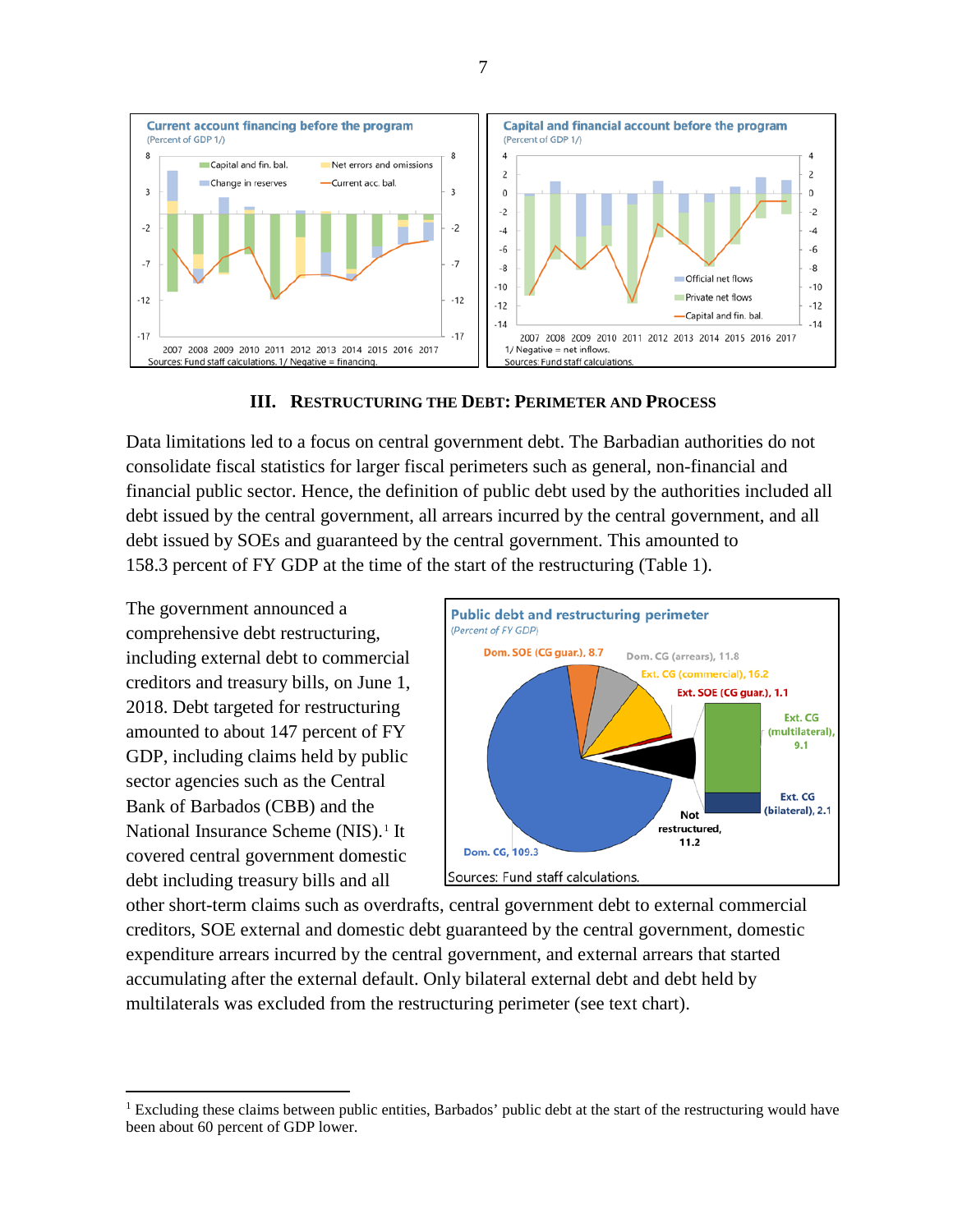|                                |                                   |                |                |                 |                 |                 |                        |                 |                 |                 |                 | Proj.           |
|--------------------------------|-----------------------------------|----------------|----------------|-----------------|-----------------|-----------------|------------------------|-----------------|-----------------|-----------------|-----------------|-----------------|
|                                | 2008/09                           | 2009/10        | 2010/11        | 2011/12         | 2012/13         | 2013/14         | 2014/15                | 2015/16         | 2016/17         | 2017/18         | 2018/19         | 2019/20         |
|                                | (In millions of Barbados dollars) |                |                |                 |                 |                 |                        |                 |                 |                 |                 |                 |
| <b>Public Debt</b><br>External | 7.847<br>2,162                    | 8,965<br>2,488 | 9,868<br>2,839 | 10,466<br>2,898 | 11,444<br>2,765 | 12,657<br>3,077 | 13,092<br>3,204        | 13,949<br>3,222 | 14,548<br>3,044 | 15,843<br>2,853 | 12,853<br>3,340 | 12,152<br>3,011 |
| Short Term                     | $\Omega$                          | $\Omega$       | $\Omega$       | $\Omega$        | $\Omega$        | 0               | $\mathbf 0$            | $\Omega$        | $\Omega$        | 0               | 168             | $\Omega$        |
| Long term                      | 2,162                             | 2,488          | 2,839          | 2,898           | 2,765           | 3,077           | 3,204                  | 3,222           | 3.044           | 2,853           | 3,172           | 3.011           |
| Domestic                       | 5,685                             | 6,476          | 7,029          | 7,568           | 8,679           | 9,579           | 9,888                  | 10,727          | 11,504          | 12,990          | 9,513           | 9.141           |
| Short Term                     | 944                               | 1,178          | 1,332          | 1,506           | 2,033           | 2,653           | 2,811                  | 3,128           | 3,737           | 5,423           | 892             | 653             |
| Long term                      | 4,741                             | 5,299          | 5,696          | 6,062           | 6,646           | 6,926           | 7,077                  | 7,599           | 7,766           | 7,567           | 8,621           | 8,488           |
| Arrears 4/                     | 0                                 | 0              | 0              | $\mathbf{0}$    | 0               | 0               | 0                      | 0               | 0               | 1,184           | 461             | 126             |
| External 5/                    | 0                                 | 0              | $\mathbf 0$    | 0               | $\mathbf 0$     | 0               | $\mathbf 0$            | 0               | 0               | 0               | 168             | $\mathbf 0$     |
| Domestic                       | 0                                 | 0              | 0              | 0               | $\mathbf 0$     | 0               | $\mathbf 0$            | 0               | 0               | 1,184           | 293             | 126             |
| <b>SOE Guaranteed Debt</b>     | 1,158                             | 1,211          | 1,328          | 1,401           | 1.411           | 1.400           | 1,543                  | 1,342           | 1,242           | 977             | 93              | 93              |
| External 3/                    | 204                               | 228            | 315            | 357             | 335             | 290             | 399                    | 314             | 259             | 108             | 93              | 93              |
| Domestic                       | 954                               | 983            | 1,013          | 1.044           | 1,077           | 1.110           | 1,144                  | 1,028           | 983             | 869             | $\mathbf 0$     | $\mathbf 0$     |
| <b>Short Term</b>              | $\Omega$                          | 0              | 0              | 0               | $\mathbf 0$     | 0               | $\Omega$               | 0               | $\Omega$        | 14              | $\mathbf 0$     | $\mathbf 0$     |
| Long term                      | 954                               | 983            | 1,013          | 1,044           | 1,077           | 1,110           | 1,144                  | 1,028           | 983             | 855             | $\mathbf 0$     | $\mathbf 0$     |
| <b>CG Debt</b>                 | 6,689                             | 7,754          | 8,540          | 9,065           | 10,033          | 11,257          | 11,549                 | 12,607          | 13,306          | 13,683          | 12,299          | 11,934          |
| External 3/6/                  | 1.958                             | 2.260          | 2,525          | 2.541           | 2.430           | 2.787           | 2.805                  | 2.908           | 2.785           | 2.745           | 3,080           | 2.918           |
| Domestic                       | 4,731                             | 5,493          | 6,015          | 6,523           | 7,603           | 8.470           | 8.744                  | 9.699           | 10,521          | 10,938          | 9,219           | 9,016           |
| Short Term                     | 944                               | 1,178          | 1,332          | 1,506           | 2,033           | 2,653           | 2,811                  | 3,128           | 3,737           | 4,225           | 598             | 528             |
| Long term                      | 3,787                             | 4,316          | 4,683          | 5,018           | 5,570           | 5,817           | 5,933                  | 6,571           | 6,784           | 6,712           | 8,621           | 8,488           |
|                                |                                   |                |                |                 |                 |                 | (In percent of FY GDP) |                 |                 |                 |                 |                 |
| <b>Public Debt</b>             | 83.4                              | 100.0          | 108.2          | 112.6           | 123.7           | 135.2           | 139.3                  | 147.0           | 149.5           | 158.3           | 125.6           | 115.9           |
| External                       | 23.0                              | 27.8           | 31.1           | 31.2            | 29.9            | 32.9            | 34.1                   | 34.0            | 31.3            | 28.5            | 32.6            | 28.7            |
| Short Term                     | 0.0                               | 0.0            | 0.0            | 0.0             | 0.0             | 0.0             | 0.0                    | 0.0             | 0.0             | 0.0             | 1.6             | 0.0             |
| Long term                      | 23.0                              | 27.8           | 31.1           | 31.2            | 29.9            | 32.9            | 34.1                   | 34.0            | 31.3            | 28.5            | 31.0            | 28.7            |
| Domestic<br>Short Term         | 60.4                              | 72.3           | 77.0           | 81.4            | 93.8            | 102.3           | 105.2                  | 113.1           | 118.2           | 129.8           | 93.0            | 87.2            |
| Long term                      | 10.0<br>50.4                      | 13.1<br>59.1   | 14.6<br>62.4   | 16.2<br>65.2    | 22.0<br>71.8    | 28.3<br>74.0    | 29.9<br>75.3           | 33.0<br>80.1    | 38.4<br>79.8    | 54.2<br>75.6    | 8.7<br>84.2     | 6.2<br>81.0     |
|                                |                                   |                |                |                 |                 |                 |                        |                 |                 |                 |                 |                 |
| Arrears 4/                     | 0.0                               | 0.0            | 0.0            | 0.0             | $0.0\,$         | 0.0             | 0.0                    | 0.0             | 0.0             | 11.8            | 4.5             | 1.2             |
| External 5/<br>Domestic        | 0.0<br>0.0                        | 0.0<br>0.0     | 0.0<br>0.0     | 0.0<br>0.0      | 0.0<br>0.0      | 0.0<br>0.0      | 0.0<br>0.0             | 0.0<br>0.0      | 0.0<br>0.0      | 0.0<br>11.8     | 1.6<br>2.9      | 0.0<br>1.2      |
|                                |                                   |                |                |                 |                 |                 |                        |                 |                 |                 |                 |                 |
| <b>SOE Guaranteed Debt</b>     | 12.3                              | 13.5           | 14.6           | 15.1            | 15.2            | 14.9            | 16.4                   | 14.1            | 12.8            | 9.8             | 0.9             | 0.9             |
| External 3/                    | 2.2                               | 2.5            | 3.5            | 3.8             | 3.6             | 3.1             | 4.2                    | 3.3             | 2.7             | 1.1             | 0.9             | 0.9             |
| Domestic                       | 10.1                              | 11.0           | 11.1           | 11.2            | 11.6            | 11.8            | 12.2                   | 10.8            | 10.1            | 8.7             | 0.0             | 0.0             |
| Short Term                     | 0.0                               | 0.0            | 0.0            | 0.0             | 0.0             | 0.0             | 0.0                    | 0.0             | 0.0             | 0.1             | 0.0             | 0.0             |
| Long term                      | 10.1                              | 11.0           | 11.1           | 11.2            | 11.6            | 11.8            | 12.2                   | 10.8            | 10.1            | 8.5             | 0.0             | 0.0             |
| <b>CG Debt</b>                 | 71.1                              | 86.5           | 93.6           | 97.6            | 108.4           | 120.2           | 122.8                  | 132.9           | 136.7           | 136.7           | 120.2           | 113.9           |
| External 3/6/                  | 20.8                              | 25.2           | 27.7           | 27.3            | 26.3            | 29.8            | 29.8                   | 30.6            | 28.6            | 27.4            | 30.1            | 27.8            |
| Domestic                       | 50.3                              | 61.3           | 65.9           | 70.2            | 82.2            | 90.4            | 93.0                   | 102.2           | 108.1           | 109.3           | 90.1            | 86.0            |
| Short Term                     | 10.0                              | 13.1           | 14.6           | 16.2            | 22.0            | 28.3            | 29.9                   | 33.0            | 38.4            | 42.2            | 5.8             | 5.0             |
| Long term                      | 40.2                              | 48.1           | 51.3           | 54.0            | 60.2            | 62.1            | 63.1                   | 69.3            | 69.7            | 67.1            | 84.2            | 81.0            |
| <b>Memorandum items:</b>       |                                   |                |                |                 |                 |                 |                        |                 |                 |                 |                 |                 |
| Nominal GDP, FY (BDS\$ millio  | 9,410                             | 8,963          | 9,124          | 9,292           | 9,254           | 9,364           | 9,402                  | 9,488           | 9,734           | 10,011          | 10,234          | 10,481          |

# **Table 1. Barbados: Public debt structure, FY2007/08–19/20**

(percent of FY GDP)

Sources: Ministry of Finance; Central Bank of Barbados; and Fund staff estimates and projections.

1/ Fiscal year (April–March). Ratios expressed relative to fiscal-year GDP.

2/ Central Government debt, Central Government arrears, and SOE debt guaranteed by the Central Government.

3/ All medium- and long-term.

4/ All short-term.

5/ Excluding principal amortization arrears.

6/ Including principal amortization arrears.

The timing of the government's announcement was driven by large external debt payments due in early June, and Barbados defaulted on these partly with the aim of maintaining reserves. The incoming government quickly secured the support of experienced advisors to support the sovereign debt restructuring.<sup>[2](#page-7-0)</sup> In the weeks following the authorities' June 1 announcement,

<span id="page-7-0"></span> <sup>2</sup> White Oak Advisory provided financial advice to the Government of Barbados, while Cleary Gottlieb LLP provided legal advice. The domestic creditors were advised by FTI Consulting, while external creditors were advised by Newstate Partners LLP.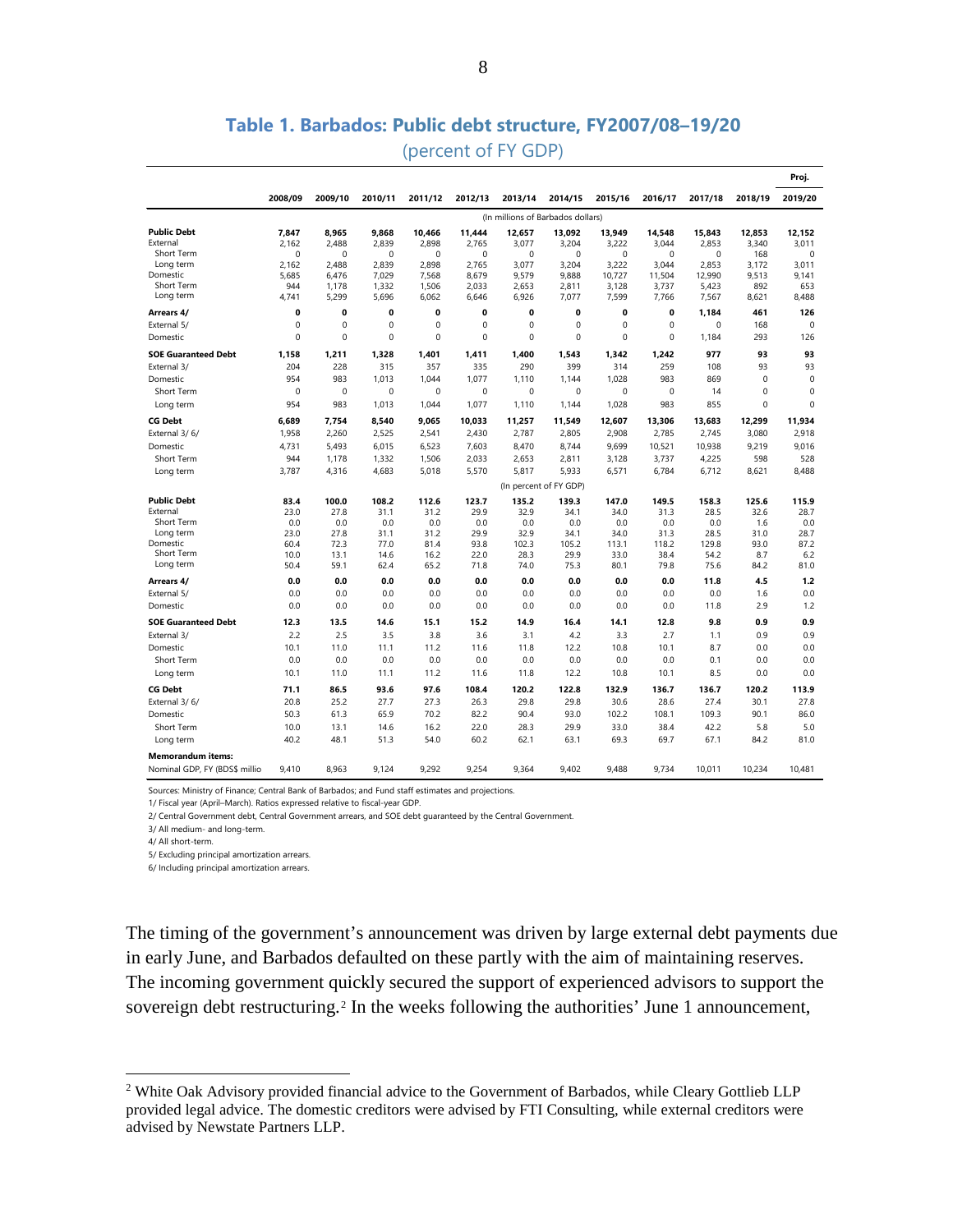two main creditor committees were formed: one comprising the five domestic banks, and another group representing the main external creditors.

#### **A. Domestic Debt Restructuring**

Initial discussions took place during June, July and August, both with the domestic and the external creditor committee. Over the summer, the focus of the debt restructuring was on the domestic side, given that the bulk of Barbados' debt was domestic, and given the urgency of reaching a solution with domestic creditors that would provide meaningful debt relief to the government, without jeopardizing financial stability.

Debt service on external debt held by commercial creditors was halted immediately following the June 1 announcement, whereas the government continued to pay interest on domestic debt, with holders of domestic debt expected to roll over maturing principal. Interest on domestic debt continued to be paid until the government launched an exchange offer for domestic debt (Barbados dollar-denominated) on September 7, 2018. The launching of this domestic debt exchange offer was a prior action for the approval of an Extended Arrangement under the Extended Fund Facility (EFF) for Barbados, approved by the IMF's Executive Board on October 1, 2018. The prior action was deemed necessary as the Fund cannot lend into an unsustainable debt situation. The launch of the domestic restructuring was considered necessary in this case to show that a credible process for restructuring was underway that would result in sufficient creditor participation to restore debt sustainability and close financing gaps within the macroeconomic parameters of the program.

# **B. Retrofitted Collective Action Mechanism**

In September 2018, the parliament of Barbados adopted legislation that retrofitted a collective action mechanism into domestic debt. Under this legislation, in the event of a debt restructuring, creditors holding 75 percent of the aggregate outstanding principal amount of "specified debt instruments" that submit a voting form can, if they accept a restructuring proposal, make the restructuring legally binding for all holders.[3,](#page-8-0)[4](#page-8-1) Agreement with the bulk of domestic creditors (including all banks and insurers) was announced on October 14, and the transaction with domestic creditors was closed on November 19, 2018; the legislation adopted

<span id="page-8-0"></span><sup>&</sup>lt;sup>3</sup> "Specified debt instruments" included treasury bills, treasury notes, debentures, local currency loans incurred by the government and by state owned enterprises, local currency bonds issued by the government and state owned enterprises, and local currency arrears incurred or assumed by the government.

<span id="page-8-1"></span><sup>4</sup> According to paragraph 5(1) of the "Debt holder (approval of debt restructuring) Act 2018-24 published in the Supplement to the Official Gazette dated  $29<sup>th</sup>$  October 2018, the government debt restructuring proposal is deemed accepted by all holders of specified instruments if holders representing at least 50 percent of the aggregate outstanding principal amount of all specified debt instruments submit a voting form, and holders representing at least 75 percent of the aggregate outstanding principal amount for which a voting form is received, vote in favor of the proposal.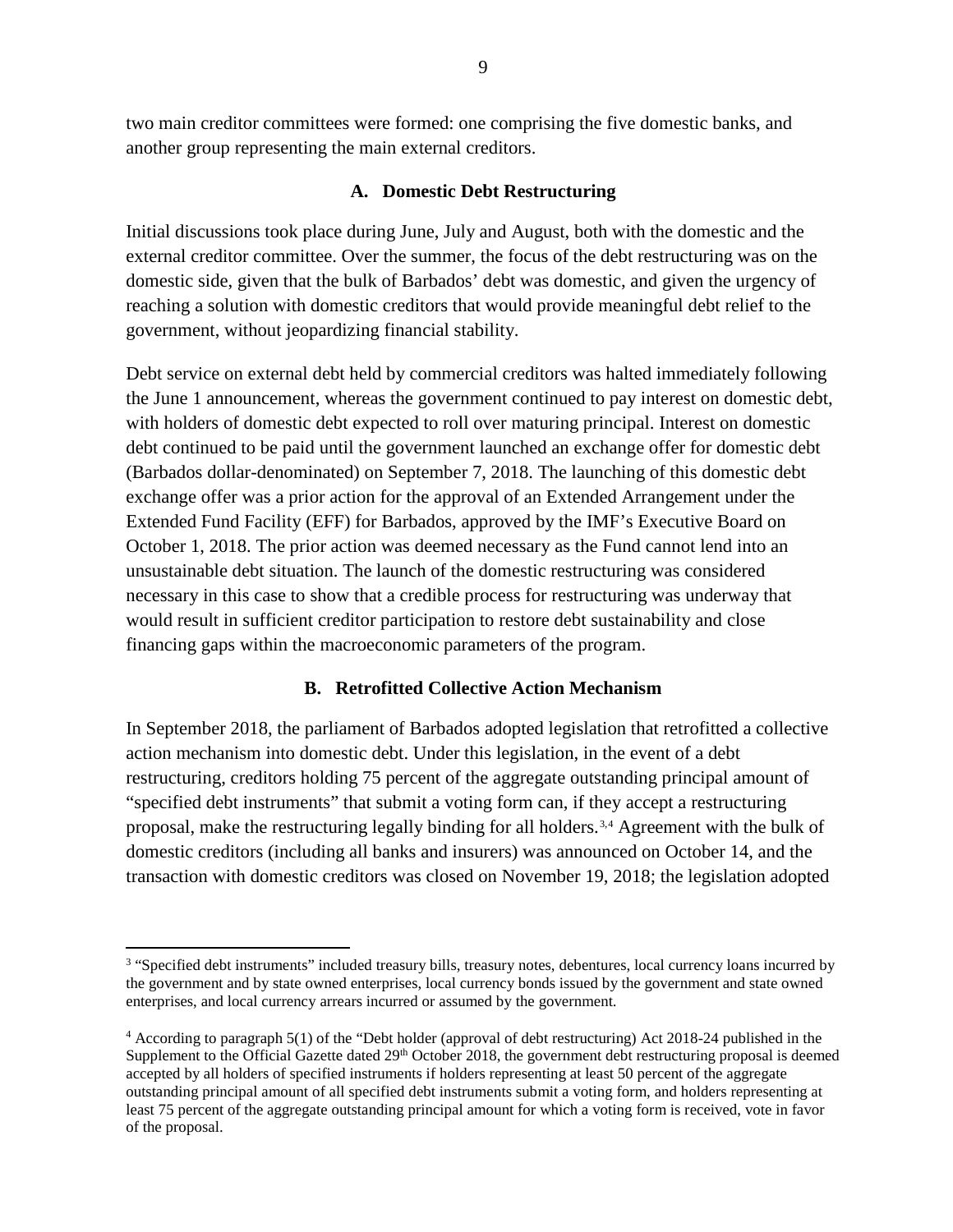by parliament in September was used to secure 100 percent participation in the domestic debt exchange—the retrofitted collective action mechanism was effective.

#### **C. Bilateral Debt**

On the eve of the debt restructuring, Barbados' debt to bilateral creditors was small, at 2 percent of GDP. After the government's June 1, 2018 announcement, Barbados defaulted on a commercial loan guaranteed by the government of Canada (worth just over 1 percent of GDP), while remaining current on a loan provided by the government of China of just under 1 percent of GDP (IMF 2018b: p. 7). The guarantee was called on September 21, 2108 (IMF 2018b: p. 78), which meant that Barbados was in arrears to Canada from then on. At the IMF Executive Board meeting on October 1, 2018, Canada consented to IMF financing on the condition that: (i) Barbados repaid accumulated arrears to Canada, and (ii) if the loan guaranteed by the government of Canada were restructured, Barbados would seek to restructure other bilateral debt and debt with creditor sovereign guarantees on comparable terms. In early 2019, the government of Barbados decided not to pursue a restructuring of bilateral debt and resumed payments on the Canada loan (IMF 2019a: p. 12).

#### **D. External Debt Restructuring**

The yield on Barbados' traded external debt jumped sharply following the debt restructuring announcement. External creditors were clearly taken by surprise.

On the eve of the restructuring, external debt to private creditors amounted to about 16 percent of GDP. It consisted of a handful of Eurobond issuances, plus a Credit Suisse loan facility (a facility arranged by Credit Suisse, with participation of other investors). The



Eurobonds had been issued with collective action clauses (CACs) at 75 percent participation, but the Credit Suisse facility did not have a mechanism to deal with holdout creditors. The Credit Suisse facility was agreed by the government of Barbados in late 2013, for US\$150 million, or about 3 percent of GDP, with a five-year maturity; it was increased to US\$225 million in 2014. The maturity of this loan was originally 5 years, but in 2016 it was extended by one year, to 2019. The interest payable on it was linked to Barbados' credit rating, and it had therefore increased significantly over the years, with numerous downgrades, to 12 percent at end-2017. Barbados' Eurobonds had been issued earlier (the most recent one in 2010), at rates between 6½ and 8 percent. Several external investors held positions both in the Eurobonds and in the Credit Suisse arrangement.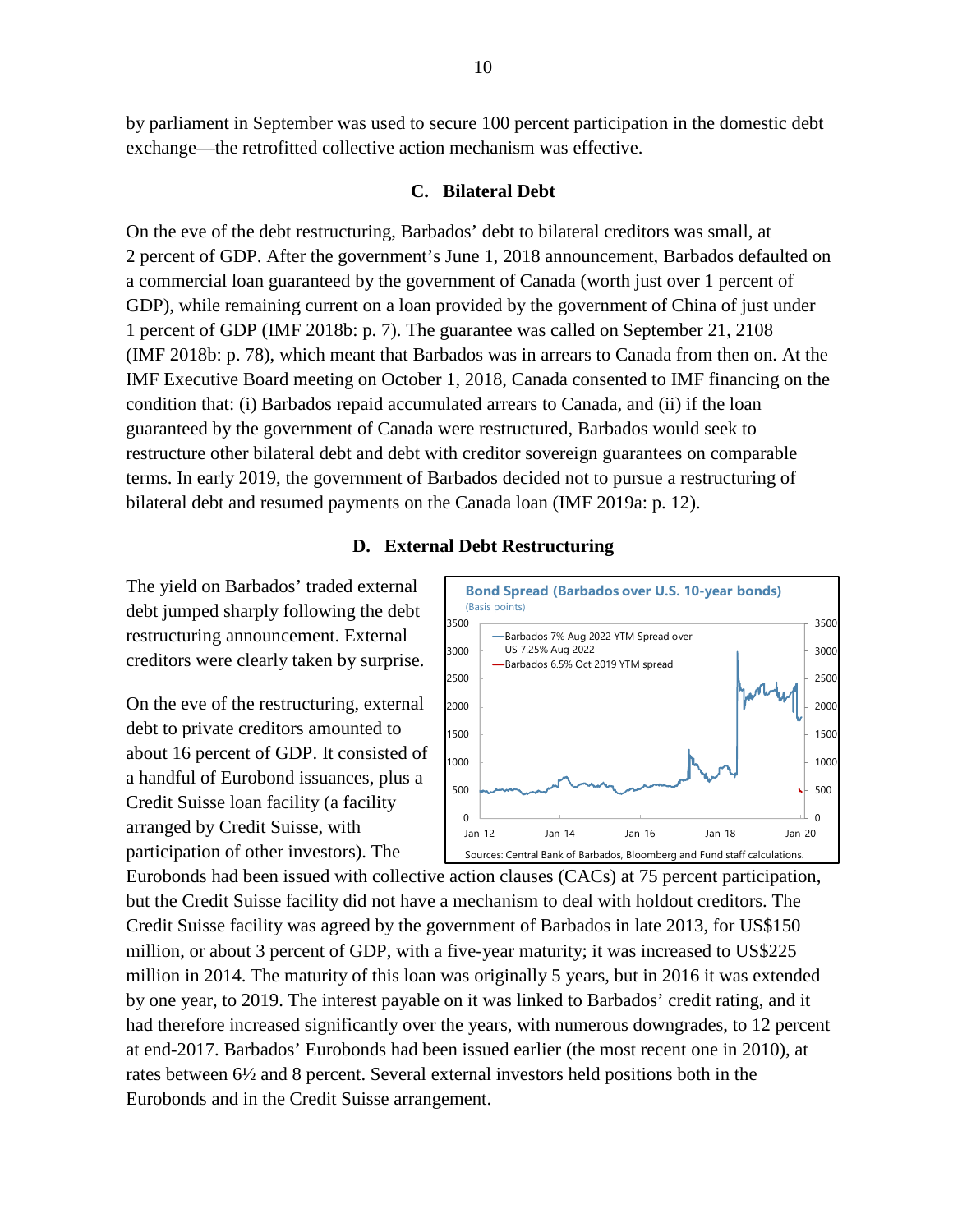During 2019, proposals exchanged between the government of Barbados and the creditor committee gradually narrowed the gap between the positions. The gap between the creditor's initial, September 2018 proposal—a ten year instrument with a single bullet repayment, at 8.25 percent, the average level of the outstanding external debt instruments, with no haircut and the government's initial proposal, which featured very low (but gradually stepping up) interest rates and much longer maturity (at 25 years), was very large in NPV terms. The loss for investors would have been 29 percent under the creditors' proposal, and 59 percent under the government's proposal.<sup>[5](#page-10-0)</sup> In a series of proposals and counterproposals, this 30-percentage points gap had been reduced to just 5 percent by June 2019. On June 24, 2019, the IMF's Executive Board concluded the first review of Barbados' EFF-supported program.

On October 18, 2019, the government of Barbados and the external creditor committee issued a joint press release to announce agreement on the terms of a debt exchange offer. The agreement featured a 2[6](#page-10-1) percent haircut<sup> $6$ </sup> on original principal and past due and accrued interest; the issuance of a new long-term debt instrument with a 10-year maturity, a 5-year grace period, and a 6.5 percent interest rate; and a US\$40 million re-payment (comprising US\$7.5 million in cash and US\$32.5 million in short-term bonds maturing in 2021 and bearing a 6.5 percent coupon) in the period 2019-2021. In a November 23, 2019 press release, the government announced overwhelming creditor support the debt exchange, with participation well above the 75 percent threshold for the three outstanding Eurobonds (93 percent on average, and 88, 92, and 96 percent for the three instruments). Importantly, the participation rate in the Credit Suisse facility came in at 100 percent (investors in this facility had been represented in the creditor committee)—see Box 1. On December 11, 2019, the transaction closed with full creditor participation. On the same day, and in response to the completion of the debt exchange, Standard and Poor's upgraded Barbados' foreign currency sovereign credit rating from Selective Default to B-.

#### **E. Natural Disaster Clause**

Barbados is at risk of extreme weather events, as well as earthquakes, and the government of Barbados effectively used the debt restructuring to strengthen its protection against these events, in addition to existing instruments, such as its insurance under the Caribbean Catastrophe Risk Insurance Facility (CCRIF). The natural disaster clause included in most of the new debt instruments (both in the domestic and in the external debt restructuring) would allow for capitalization of interest and deferral of scheduled amortization falling due over a two-year period following the occurrence of a major natural disaster. The trigger for a natural

<span id="page-10-0"></span><sup>&</sup>lt;sup>5</sup> Using the 12 percent discount rate that was used by the parties throughout the negotiation process to compare proposals.

<span id="page-10-1"></span><sup>&</sup>lt;sup>6</sup> The haircut on principal and accrued interest reduces projected cashflows and therefore, for given interest rate used for discounting, their present value.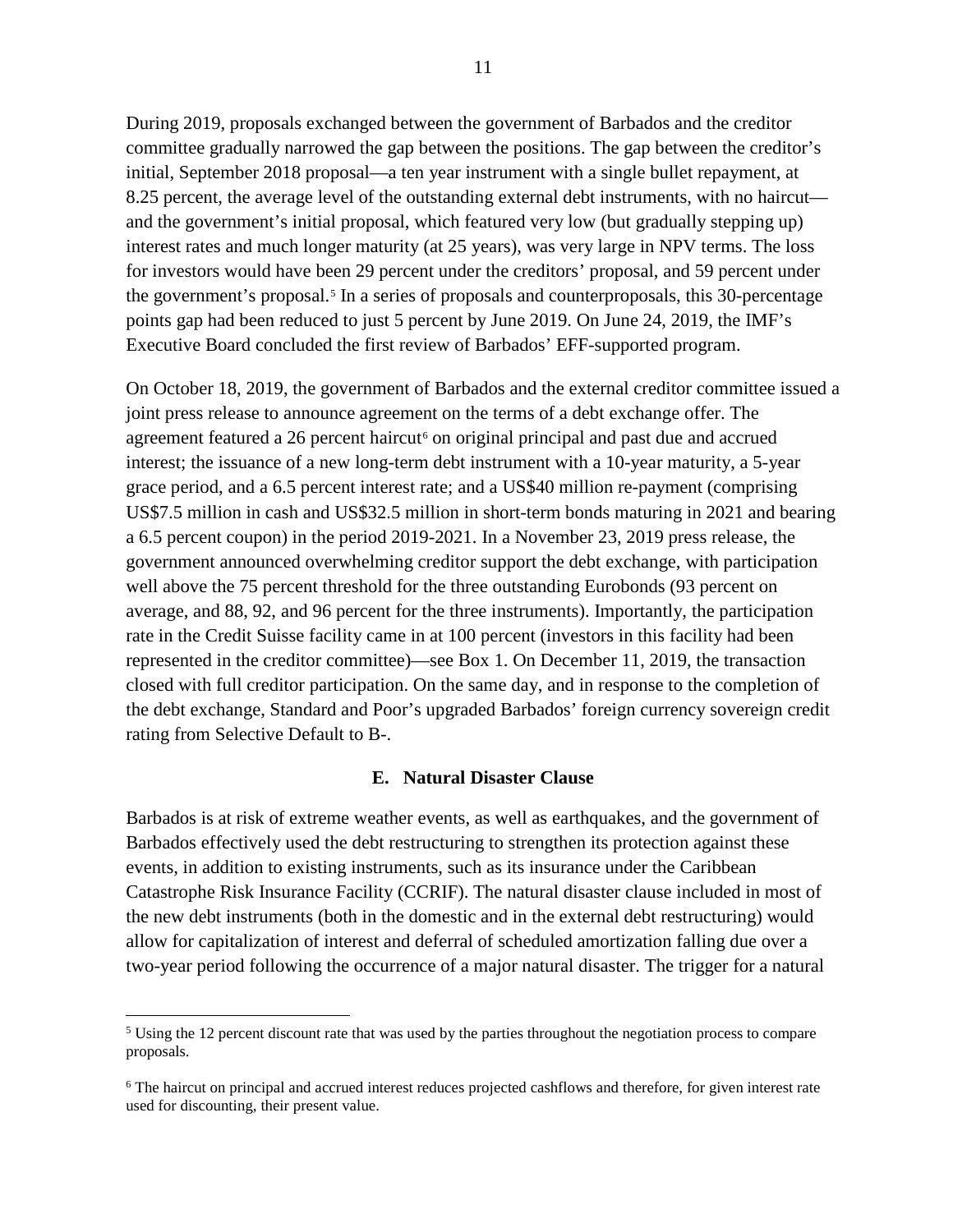disaster event for the new domestic debt is a payout above US\$5 million by the CCRIF.[7](#page-11-0) Similarly, the new external debt instruments also link the threshold for triggering the natural disaster clause to CCRIF payouts, using differentiated thresholds depending on the type of natural disaster (hurricane, flooding or earthquake).[8](#page-11-1)

# **Box 1. Credit Suisse Facility—Use of Exit Consents**

While exit consents have been a feature of bond restructurings (see Buchheit et al 2020: p. 358), this has been less frequently used in a sovereign loan restructuring context. Barbados made a novel use of this technique in its sovereign loan restructuring, which resulted in all of the Credit Suisse loans being exchanged for the new bonds.

The exchange offer was accompanied by a consent solicitation, which made use of the power for a majority of creditors to amend the original credit agreement in order to encourage participation in the exchange. In short, the amendments would leave potential holdouts with a less valuable instrument by stripping creditors of critical protections and enforcement powers. The structure of the original credit agreement, which included provisions allowing action by the majority given that it was to be syndicated, made this consent solicitation possible; typical bilateral loan agreements would not have the possibility of majority amendment.

The original credit agreement permitted the amendment of most provisions with a 50.01% majority of creditors. Certain provisions—such as the amount of principal—were exempted and required unanimous consent of all lenders. Under the November 5, 2019 consent solicitation, creditors simultaneously agreed to the exchange and consented to the amendment or waiver of many provisions of the credit agreement. This included removal of all affirmative and negative covenants and most events of default, which only required majority consent. Crucially, Barbados' original submission to the jurisdiction of New York courts and waiver of sovereign immunity for any lawsuit arising out of the credit agreement was drastically narrowed to apply only to lawsuits brought by Credit Suisse as administrative agent—leaving out any actions by individual creditors. Without these two provisions, any litigation by holdout creditors would face serious obstacles when seeking to enforce any claims arising from default under the credit agreement. This approach helped secure full participation in the exchange.

# **IV. BARBADOS' IMF-SUPPORTED ECONOMIC REFORM PROGRAM**

The debt restructuring was part of a comprehensive economic reform plan, aimed at restoring fiscal and debt sustainability, and supported by IMF financing. Plans for fiscal consolidation and debt restructuring were developed simultaneously, to ensure that jointly they would put

<span id="page-11-0"></span><sup>&</sup>lt;sup>7</sup> Such a payout actually occurred right before the domestic debt restructuring exercise closed: on October 19, 2018, CCRIF made a US\$5.8 million payment to the government of Barbados following the passage of Tropical Storm Kirk, under Barbados' excess rainfall policy.

<span id="page-11-1"></span><sup>&</sup>lt;sup>8</sup> However, for the new external debt instrument, holders of at least 50 percent of the aggregate principal amount of the bonds outstanding at the time Barbados elects to defer payments can block the activation of the clause.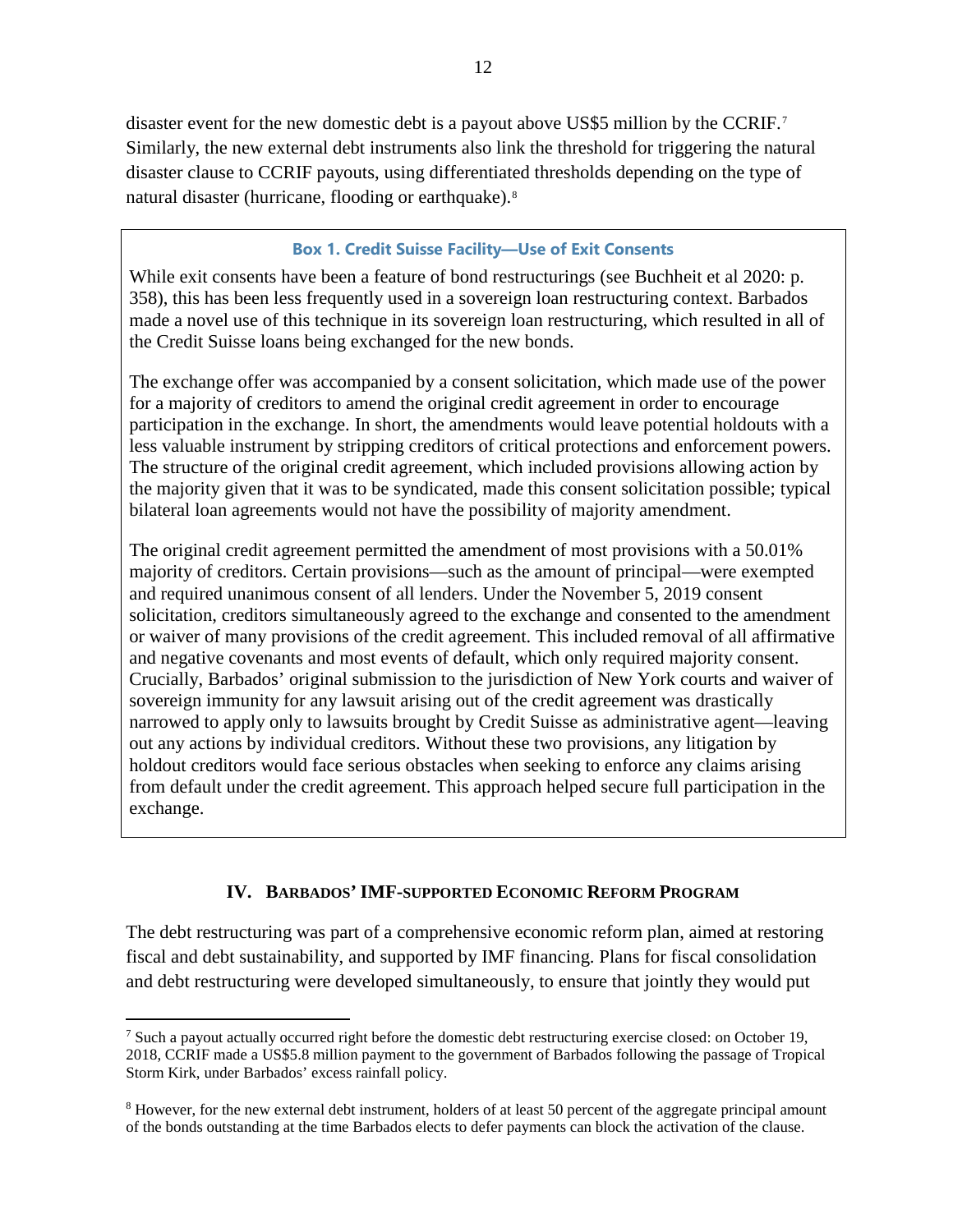public debt on a clear downward trajectory and that medium-and long-term debt targets would be met. The plan sought to restore debt sustainability while at the same time maintaining broad public support for the adjustment effort, as well as financial sector stability. Program ownership (the implementation of a home-grown economic reform program, developed in close consultation with social partners) was strong from the program's inception, while careful financial sector stress tests were conducted to ensure that the domestic debt restructuring would not jeopardize financial stability.

The June 1, 2018 press release by the government of Barbados announcing the default also included a request for IMF balance of payments support. One of the new government's first actions after winning the elections of May 24, 2018 was the publication of the IMF's 2017 report on the Article IV consultation with Barbados the very next day (see IMF 2018a). Following the elections, an IMF staff team visited Barbados for an initial fact-finding visit in less than two weeks, from June 5-7, 2018. Discussions on a 4-year, 220 percent of quota (about US\$290 million) Extended Arrangement under the EFF continued during two more visits in July and in August/September, respectively. Discussions with the IMF staff on the scope and design of a program moved forward in parallel with the negotiations with creditors on the debt restructuring.

A staff-level agreement on an IMF-supported program was announced on September 7, 2018 the same day as the launch of the domestic debt exchange. This was not a coincidence: for the government's launch of its exchange offer for the stock of central government domestic debt held by private creditors consistent with program objectives was a prior action for approval by the IMF's Executive Board. The prior action was necessary as the Fund cannot lend into an unsustainable debt situation, as discussed above.

# **A. The BERT plan**

The Barbados Economic Recovery and Transformation (BERT) plan, and the Extended Arrangement that supports it, aim to reduce the central government debt (including arrears and SOE debt guaranteed by the central government—see [Table 1\)](#page-6-0) from about 158 percent of GDP by the end of FY2017/2018 to 80 percent by FY2027/28 and to 60 percent by FY2033/34, $\degree$ with a combination of fiscal consolidation, debt restructuring, and measures to boost growth. Public debt declined sharply in the first year of the program, as a result of the debt restructuring, in particular the holdings of the CBB and the NIS (as discussed in greater detail below), and is projected to remain on a clear downward trajectory afterwards. In FY2019/20, both fiscal consolidation (with the government now running an overall fiscal surplus) and debt

<span id="page-12-0"></span> <sup>9</sup> The debt threshold under the IMF's debt sustainability framework for emerging markets (MAC DSA) is 70 percent of GDP; however, in light of Barbados' vulnerability to natural disasters, a 60 percent of GDP debt anchor was deemed appropriate in this case, also to ensure that Barbados' debt target was aligned with that of other countries in the region, including Jamaica and the ECCU. Reaching that debt level earlier than the targeted date of 2033 would have implied either a higher primary balance path or a deeper debt restructuring (with higher financial sector losses), or a combination of the two.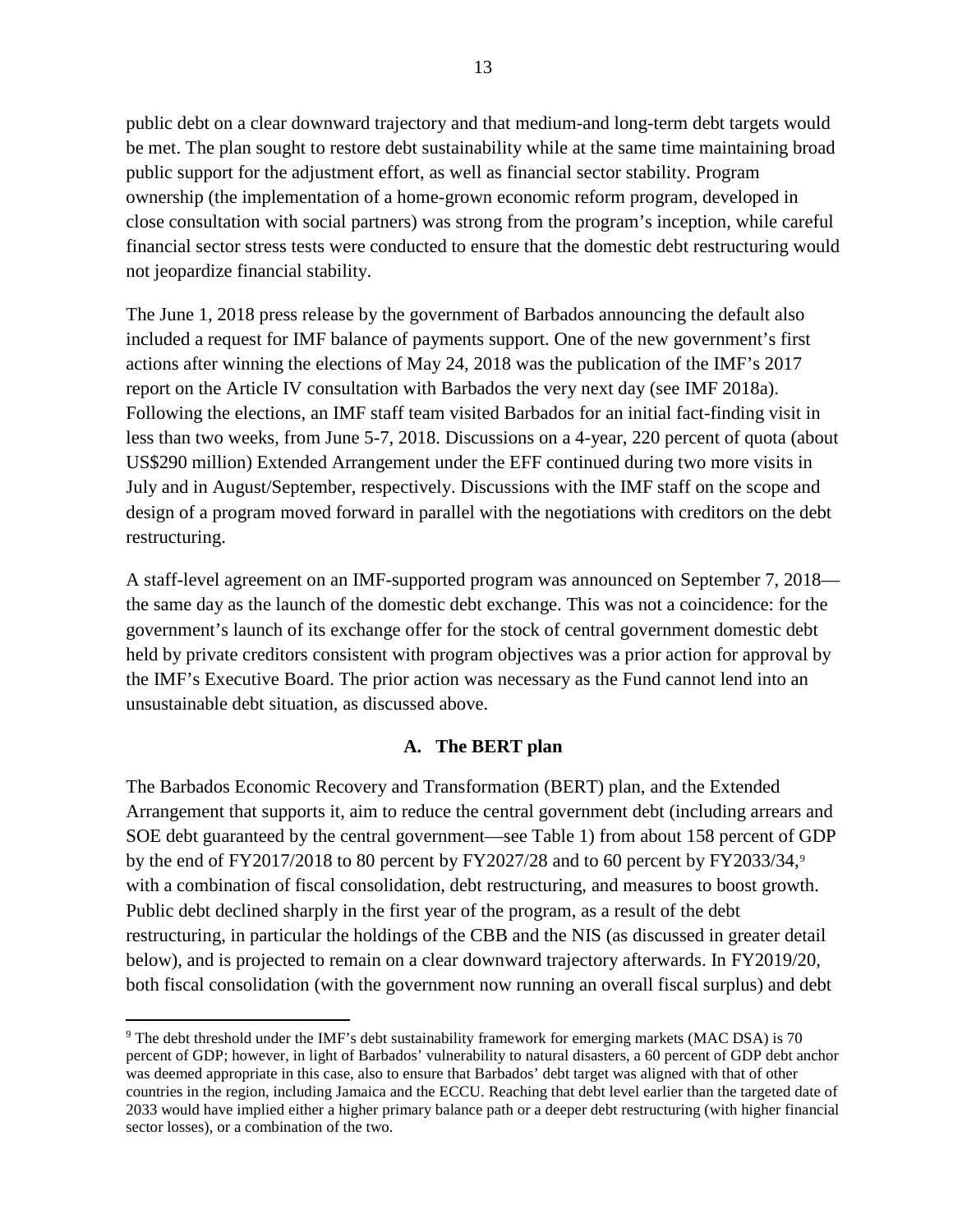restructuring (in particular the 25 percent principal haircut on external debt to commercial external creditors) contributed to a decline in public debt.



# **B. Fiscal Adjustment**

Fiscal consolidation is a cornerstone of the BERT program: in mid-2018, the new government announced its intention to raise the primary surplus to 6 percent of GDP in FY2019/20, from 3½ percent in FY2017/18, and to maintain the primary surplus at this level for several years thereafter. Reforms of state-owned enterprises (SOEs) and Public Financial Management (PFM) reforms underpin the fiscal consolidation. To reduce

central government transfers to SOEs, the BERT plan includes measures on: (i) much stronger oversight of SOEs, supported by improved reporting; (ii) a reduction of the wage bill; (iii) revenue enhancement, starting with a review of user fees; and (iv) mergers and divestment. The adoption of a fiscal rule, planned for end-2020, will help sustain the reform effort over the medium and long term.

In June 2018, the government also took steps to improve the composition of revenue by removing a highly distortionary excise tax, the National Social Responsibility Levy (NSRL); and by introducing new taxes on tourism. By doing so, the government aimed to shift the burden of taxation from residents to non-residents—important with a view to maintaining political support for the adjustment process. Similarly, in December 2018, a corporate income tax reform aimed to shift the burden of profit taxes from resident to non-resident companies (by unifying corporate income tax rates at a level above what had been the rate for non-resident companies, but much lower than the previous rate for resident companies). This measure also aimed to ensure that Barbados was compliant with non-discrimination guidelines promoted by the OECD.

# **C. Structural Reforms**

Institutional reforms to sustain prudent macroeconomic policies and avoid a repeat of the 2018 crisis are an important part of the BERT program. In addition to the fiscal rule mentioned above, public pension reform is planned for 2020, to address the rising costs of the public pension scheme in the face of an aging population. A new Central Bank law, expected to be adopted in early 2020, enhances the institutional, personal and financial autonomy of the Central Bank of Barbados, while limiting financing of the government to short term advances in normal times, with a natural disaster clause to facilitate additional financing to the central government in exceptional situations. The large monetary financing in the years leading up to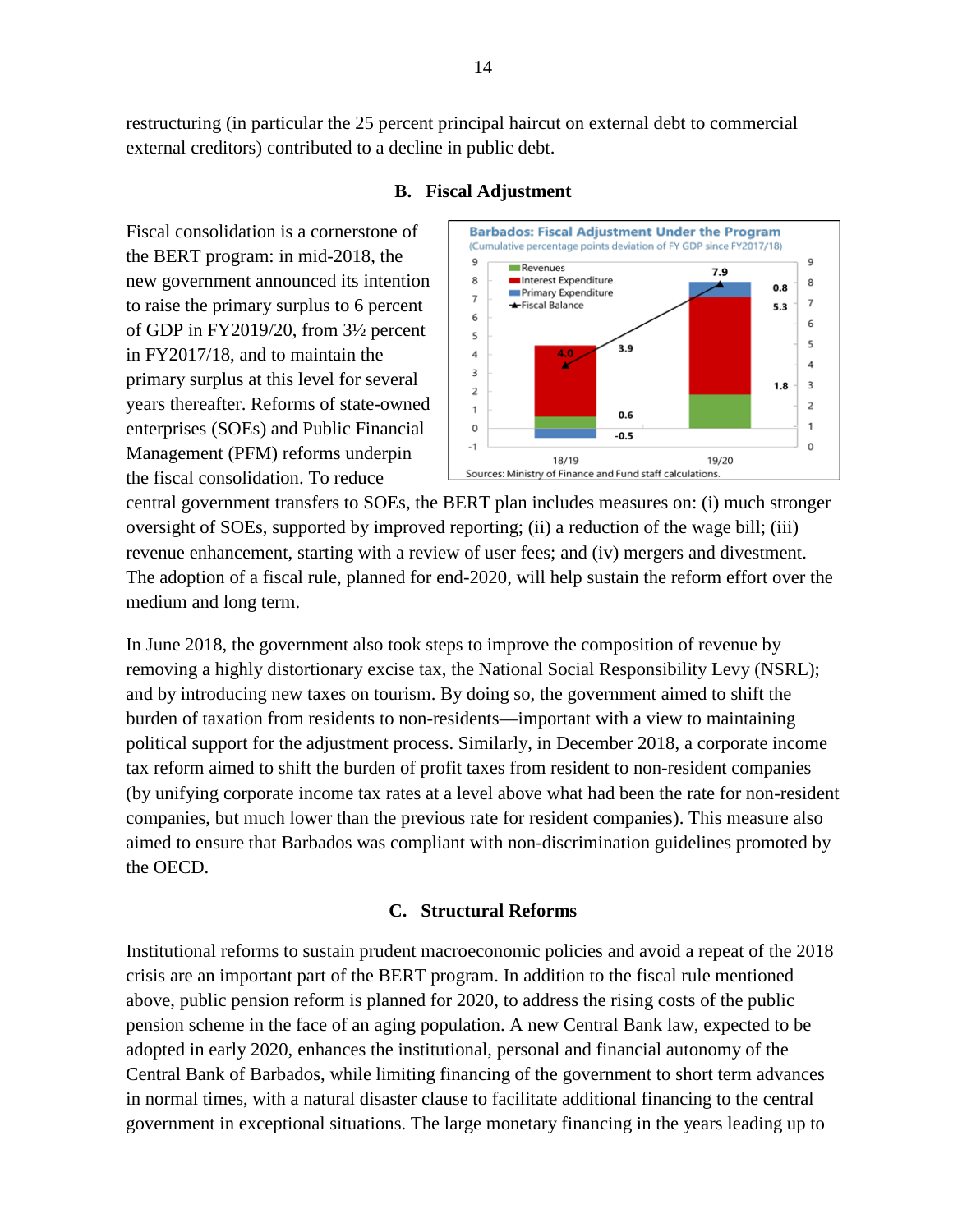the crisis—peaking at 8 percent of GDP in FY2016/17—played a major role in the decline of Barbados' international reserves in the years leading up to the crisis, and jeopardized the country's exchange rate peg, with a fixed rate of two Barbados dollars to one US dollar in place since 1975.

The BERT plan also includes structural reforms to improve Barbados' growth potential and competitiveness. The adoption of a new Town and Country Planning law in January 2019 help to streamline the process for providing construction permits. Barbados' relatively low score in the World Bank's Doing Business rankings—129 out of 190 countries in the October 2019 survey—indicates that there is ample room for further improvement in many areas, from starting a business to facilitating trading across borders, and from protecting minority shareholders to digitizing property records.

#### **D. BERT Monitoring Committee**

The government engaged in intensive consultations with the Social Partnership to build public support for the program. In October 2018, a BERT Monitoring Committee (BERT MC) was set up, co-chaired by the Chairman of the Private Sector Association and the General Secretary of the Barbados Workers' Union; the committee reports to the Social Partnership and the public. BERT MC started to issue quarterly press releases, with the first one issued in February 2019.

#### **V. RESTRUCTURING THE DEBT: OUTCOMES**

The comprehensive debt restructuring played a critical role in restoring Barbados' debt sustainability. Combined with fiscal consolidation and measures to boost growth, public debt was put on a clear downward trajectory. The maturity profile of public debt was lengthened, gross financing needs dramatically reduced, and the external debt restructuring greatly improved the external debt service profile as illustrated in the charts below. On the other side of the coin, the government's creditors incurred losses, as discussed below.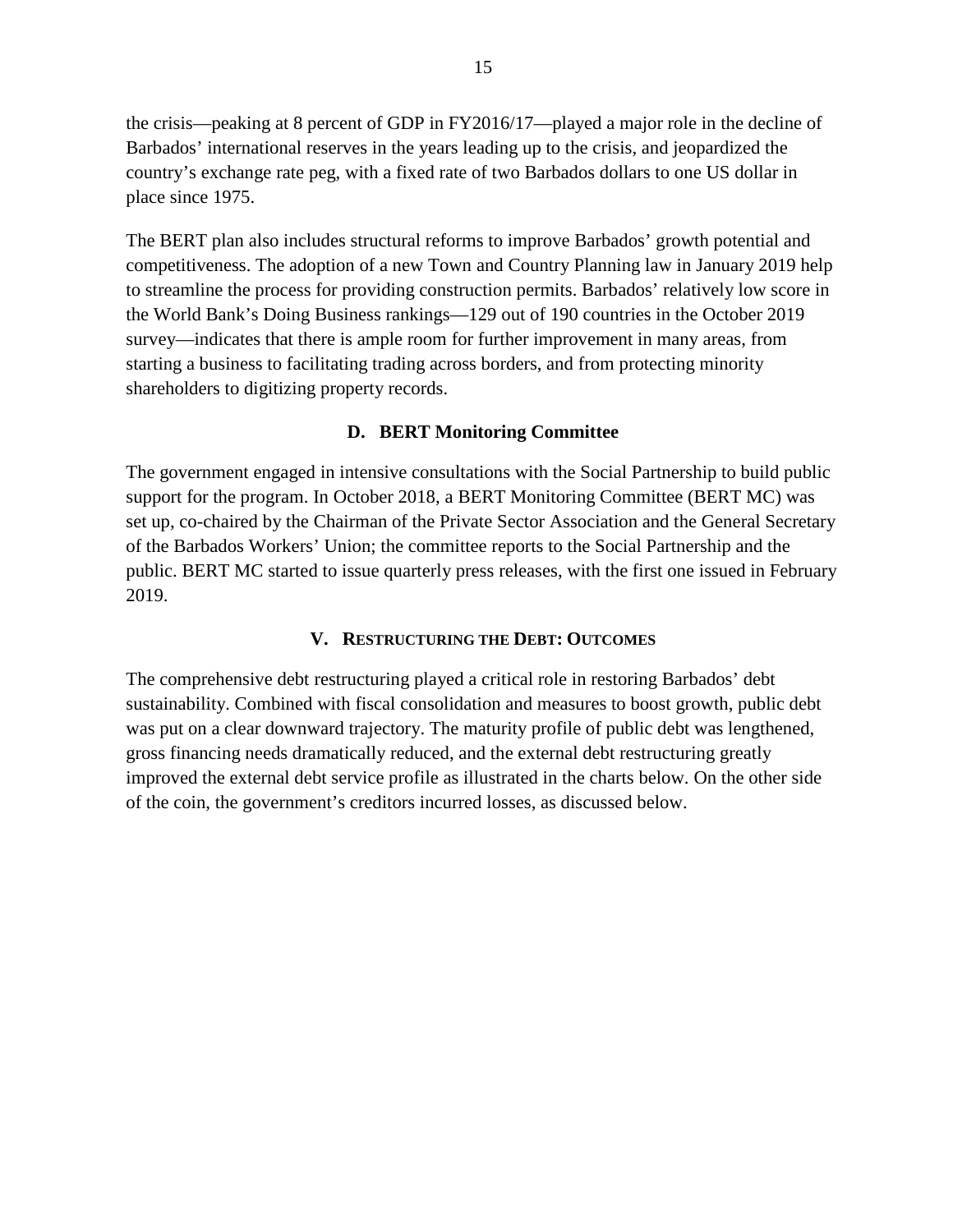<span id="page-15-0"></span>

The terms of the external commercial debt restructuring announced on October 18, 2019 provided an immediate debt reduction (a face value, nominal haircut) of about 4 percent of GDP. This, together with the restructuring of the cashflows implied an NPV loss for creditors (and a gain for the government of Barbados) of about 44 percent of stock and accrued interest and penalties when measured at the discount rate of 12 percent used by the parties in the debt restructuring process. At the exit yield of 7 percent, the NPV gain for the government (and loss for creditors) would be about 30 percent.

The terms of the domestic debt restructuring proposed by the government on September 7, 2018 laid out several new debt instruments, and specified financial institutions' eligibility for these instruments. Commercial banks, life insurers, general insurers, and other financial institutions (including credit unions), were treated differently under the restructuring, while yet different modalities applied to individual debt holders, the NIS, and the CBB.<sup>[10](#page-15-1)</sup> NPV losses from the domestic debt restructuring for domestic creditors (and gains for the central government) averaged about 43 percent, with NPV losses for private creditors around 30 percent, using a discount rate of 7 percent [\(Table 2\)](#page-15-0).

 $\overline{a}$ 

<span id="page-15-1"></span><sup>&</sup>lt;sup>10</sup> Details of the debt restructuring can be found on  $\frac{http://gisbarbados.gov.bb/creditors/}$ ; the text provides a summary of the main elements of the restructuring.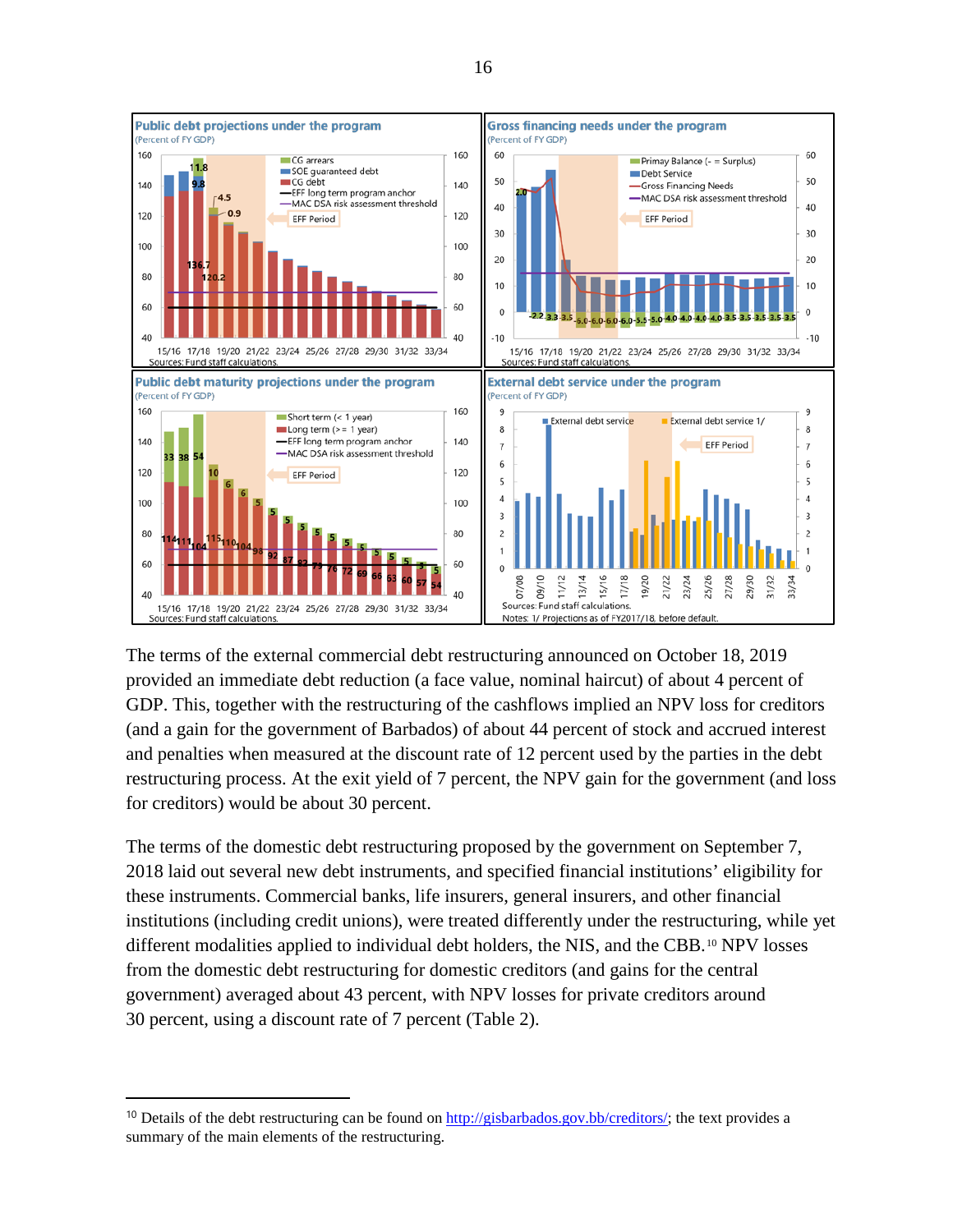| Sector                       | Unrestructured<br>claims at<br>nominal value | Unrestructured<br>claims at PV /3 | Restructured<br>claims at PV /3 | Nominal to PV<br>loss/3 | PV to PV loss /3<br>(Percent) |  |
|------------------------------|----------------------------------------------|-----------------------------------|---------------------------------|-------------------------|-------------------------------|--|
|                              | (B\$ million)                                | (B\$ million)                     | (B\$ million)                   | (Percent)               |                               |  |
| <b>Public Sector</b>         | 6,265.1                                      | 6,420.1                           | 2,860.1                         | $-54.3$                 | $-55.5$                       |  |
| CBB1/                        | 2,640.7                                      | 2,640.1                           | 642.0                           | $-75.7$                 | $-75.7$                       |  |
| NIS.                         | 3,624.3                                      | 3,780.0                           | 2,218.2                         | $-38.8$                 | $-41.3$                       |  |
| Private Sector               | 5,291.9                                      | 5,443.9                           | 3,858.8                         | $-27.1$                 | $-29.1$                       |  |
| <b>Banks</b>                 | 2,205.8                                      | 2,223.0                           | 1,607.6                         | $-27.1$                 | $-27.7$                       |  |
| <b>Trusts</b>                | 296.8                                        | 303.6                             | 211.4                           | $-28.8$                 | $-30.4$                       |  |
| <b>Credit Unions</b>         | 130.9                                        | 131.2                             | 91.0                            | $-30.5$                 | $-30.6$                       |  |
| Insurance                    | 523.2                                        | 554.5                             | 391.2                           | $-25.2$                 | $-29.4$                       |  |
| Pension funds                | 609.8                                        | 639.1                             | 429.4                           | $-29.6$                 | $-32.8$                       |  |
| Other 2/                     | 1,525.4                                      | 1,592.4                           | 1,128.2                         | $-26.0$                 | $-29.2$                       |  |
| <b>Total Domestic Claims</b> | 11,557.0                                     | 11,864.0                          | 6,718.9                         | $-41.9$                 | -43.4                         |  |

#### **Table 2. Barbados: Aggregate NPV losses from the domestic debt restructuring**

1/ Including government sinking fund at CBB and ways and means.

2/ Other holders of government debt, including mutual funds and companies.

3/ Using a 7 percent interest for discounting.

# **A. Stress tests**

Financial sector supervisors—the CBB and the Financial Services Commission (FSC) conducted extensive stress tests over June-August 2018 to ensure that the proposed debt restructuring would not jeopardize financial stability. While the holdings of commercial banks and insurers were not subject to face-value haircuts, the NPV losses incurred by maturity extensions and interest rate reductions did lead to capital losses, under IFRS-9 applied by financial institutions and their auditors. Stress tests ensured that the proposed terms would not push financial entities below minimum capital requirements.

#### **B. Government Debt Held by Domestic Banks**

Commercial banks dominate the financial system in Barbados. On the eve of the debt restructuring (December 2017 data), banks held 53 percent of total financial sector assets. The system was highly solvent, with strong capital buffers well over prescribed levels. All five banks in Barbados are foreign owned, with three Canadian banks (Nova Scotia, RBC and CIBC First Caribbean, all three rated AAA) holding 75 percent of total bank assets, and with the two Trinidadian banks (Republic Bank Barbados and First citizens, both rated BBB+) accounting for the remaining 25 percent. On average, banks had loan-to-deposits ratios of 60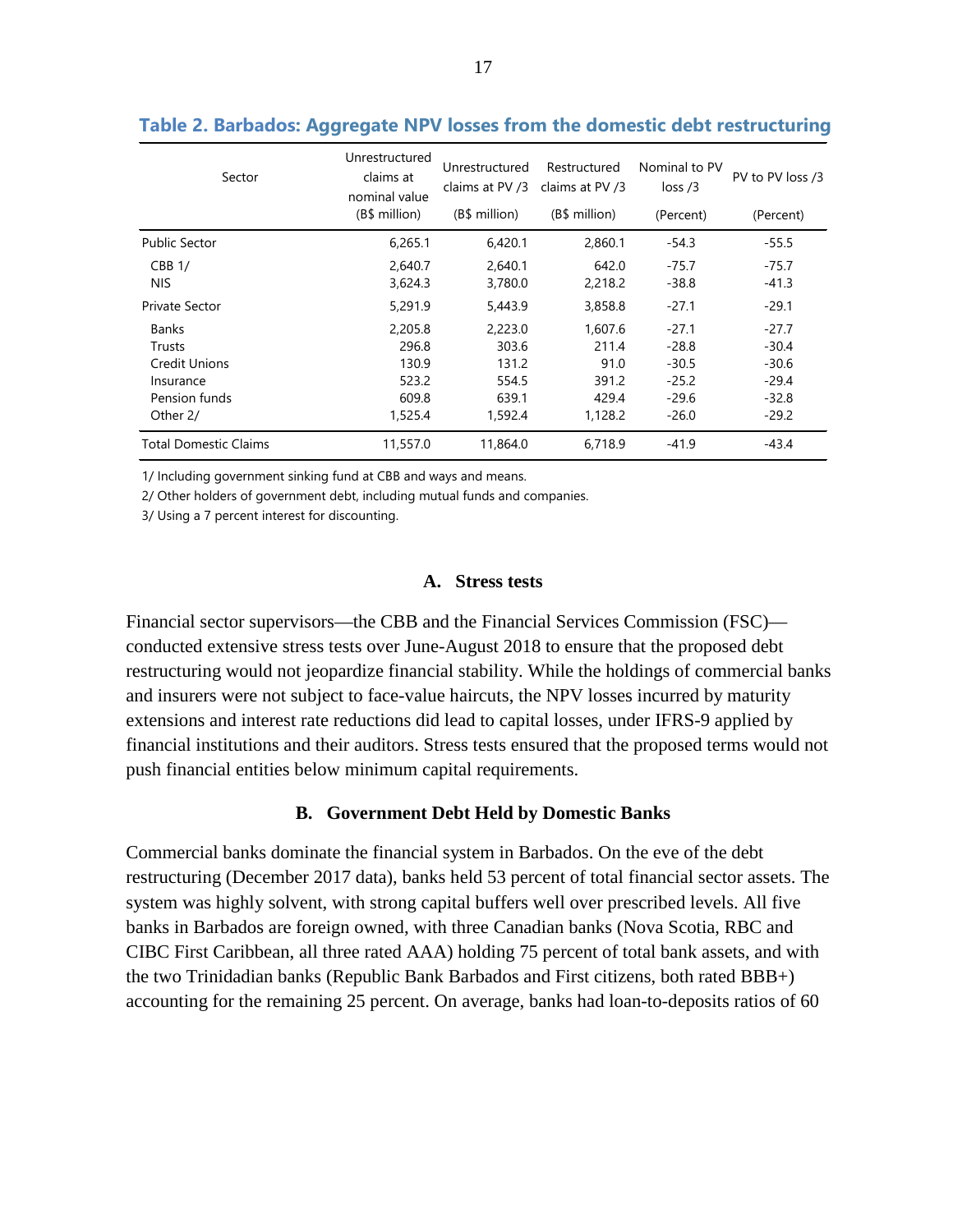percent, and excess cash reserves of 20 percent of deposits. Banks' funding costs were and are negligible, with deposit rates close to zero (see text chart). At end-2017, the non-performing loan level for the banking system was 8 percent. Banks had large (but not uniform) exposures to the sovereign: they held about B\$2.2 billion (22 percent of GDP) of claims on the government. This exposure was almost twice as much as the total capital of banks.



On the eve of the debt restructuring, the bulk of commercial banks' holdings of government debt was in the form of treasury bills, owing to credit risk concerns. In the years prior to June 2018, domestic banks had switched from holding government bonds to treasury bills precisely with a view to reducing credit risk (and considering that short-term debt had rarely been included in past debt restructuring operations around the world). Between FY2006/07 and FY2017/18, short term debt (mainly treasury bills) held by commercial banks increased from 6 to 18 percent of GDP.

# **C. Statutory Reserve Requirements**

Part of commercial banks' accumulation of Barbados government debt had been driven by the authorities themselves: in May 2017, the CBB raised banks' statutory minimum requirement for government holdings from 10 to 15 percent of deposits, and the CBB raised this ratio again on November 1, 2017, to 18 and 20 percent with effect on December  $1<sup>st</sup>$  and January  $1<sup>st</sup>$ , respectively (IMF 2018a: p. 7). This allowed the government to rely less intensively on monetary financing in FY2017/18, with CBB financing of the central government down to less than 1 percent of GDP in FY2017/18, from more than 8 percent of GDP in 2016/17. From the point of view of commercial banks, this raised a fairness issue in the debt restructuring: a part of their holdings of government debt being restructured had been acquired in compliance with government regulations, not as an independent investment decision.

The government's decision to include banks' holdings of treasury bills within the debt restructuring perimeter was prompted by both burden sharing and debt sustainability considerations. At 42 percent of GDP, short term debt was a major factor into Barbados' very high gross financing needs. In the Debt Sustainability Analysis included in the IMF's 2017 report on the Article IV consultation with Barbados (IMF 2018a), gross financing needs were flagged as a key risk to debt sustainability; these were projected to rise from about 51 percent of GDP in 2017/18 to 53 percent of GDP in 2022/23. Maturity extension of the bulk of these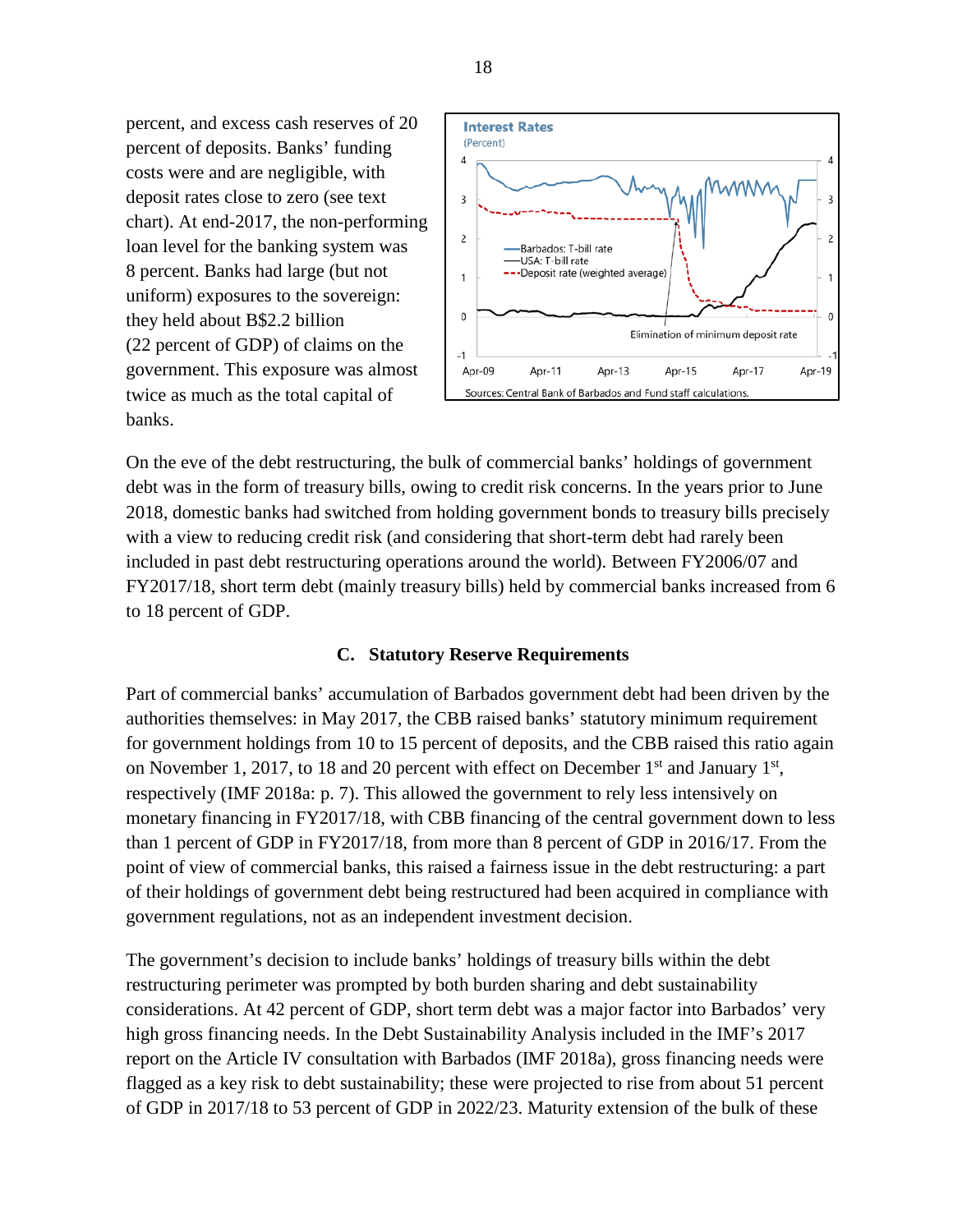instruments was therefore important to reduce financing needs and bring them below the 15 percent of GDP threshold used to assess debt sustainability.

Commercial banks' claims were reprofiled, with no face value reductions (haircuts). Under the restructuring of treasury bills, 85 percent of the claims held by commercial banks were exchanged into 15-year bonds; this maturity extension was critical to reduce gross financing needs and thereby restore debt sustainability. The interest rate on the new instrument is 1 percent for the first three years, 2.5 percent for year 4, and 3.75 percent for the



remaining years up to maturity. For the first three years, this entails a significant reduction in interest rates from what prevailed prior to the debt restructuring (about 3 percent). The remaining 15 percent of commercial banks' holdings of treasury bills was converted into new 90-day treasury bills, to be rolled over for 10 years (to meet CBB reserve requirements), with an interest rate of 0.5 percent. This 15 percent carve-out aims to provide banks with a shortterm instrument for liquidity management purposes. In addition, banks have excess liquidity parked in the form of excess reserves at the central bank (see text chart) amounting to about BRB\$16½ million (or 16 percent of GDP) as a consequence of the liquidity overhang stemming from several years of rapid money supply expansion and continued credit demand constraints resulting in a very low loan to deposit ratio of about 60 percent. Commercial banks' loss on its holdings of government debt amounted to 27 percent in NPV terms (see Table 2) ensuring an important contribution to public debt sustainability, while at the same time maintaining adequate capitalization of the banking sector.

# **D. Government Debt Held by Insurers**

On the eve of the restructuring, insurance companies held about 7 percent of GDP in government debt (see Table 1), and the sector had large solvency buffers. Government debt held by general insurers was treated differently from that held by life insurers: a part of general insurers' debt holdings were exchanged for debt without a natural disaster clause, as general insurers argued that they would need liquidity in case of a natural disaster, as much as the government would. Conversely, for life insurers, all newly issued instruments contained a natural disaster clause. For both general insurers and life insurers, the maturity of the newly issued debt was in part 15 years, and in part 35 years. A specific agreement was reached with Sagicor, the largest insurer. All of its holdings of government debt were converted into a 50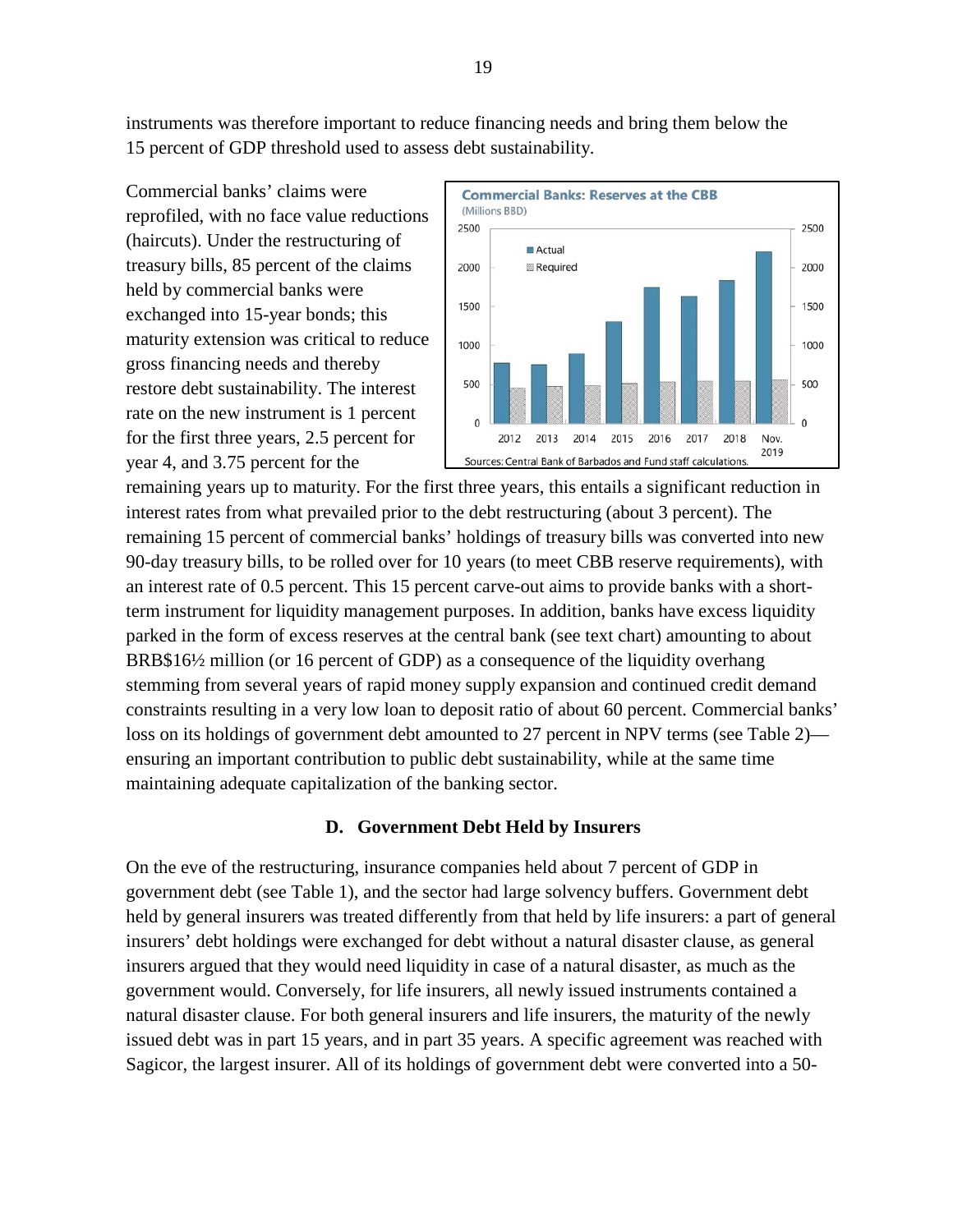year amortizing bond, including a 15-year grace period, with an interest rate of 4 percent during the first 15 years, stepping up to 8 percent over years 25-50 (see Barbados 2018b).<sup>[11](#page-19-0)</sup>

# **E. Government Debt Held by the Central Bank of Barbados**

Owing to significant monetary financing, the Central Bank of Barbados (CBB) acquired a large stock of government debt over the last decade, held mainly in the form of treasury bills, at around 15 percent of GDP on the eve of the debt restructuring. The CBB claims on the central government were restructured in a separate operation, on terms different from those that applied to commercial banks. A nominal haircut (face value reduction) of about 16 percent of GDP was applied to the CBB's claims on



the government. The remaining claims were replaced by a portfolio of equally-weighted tradable benchmark treasury notes and debentures with maturities ranging from 5–25 years and a portfolio of 6-month T-bills, priced from the CBB's June 1, 2018 yield curve. This new portfolio contributes sufficiently to the income the CBB requires to meet its expenses. At the same time, the securities provide the CBB with the instruments it requires to implement its monetary policy. The benchmark treasury notes and debentures also help to preserve a domestic government yield curve and facilitate pricing of corporate securities and the return to normal functioning of domestic capital market post-restructuring. The implied NPV loss for the CBB on its holding of government debt was 76 percent (using a discount rate of 7 percent) see [Table 2.](#page-15-0) After the restructuring, the CBB's capital now stands at minus B\$1.6 billion, or a negative 16 percent of GDP. In 2020, a plan to gradually recapitalize the CBB will be developed.

# **F. Government Debt Held by the National Insurance Scheme**

On the eve of the restructuring, the NIS had about B\$5 billion (50 percent of GDP) in reserves. Of these, central government securities accounted for B\$3.6 billion (36 percent of GDP), almost exclusively in long term securities. The rate of return on both its government and noncentral government assets averaged about 7 percent, respectively, before the restructuring.

In the debt restructuring, short-term and long-term claims on government were treated differently. The NIS' (small) holdings of treasury bills were converted into the same 15-year

<span id="page-19-0"></span><sup>&</sup>lt;sup>11</sup> Life companies had an asset-liability structure that favored this type of debt reprofiling. Life companies had excess assets over liabilities for maturity buckets of up to about 5 years while they had excess liabilities at longer maturities. Hence, a lengthening of the maturity structure of their claims, while producing an NPV loss, would also improve asset liability matching. This in turn would free capital and reserves set aside for the mismatch.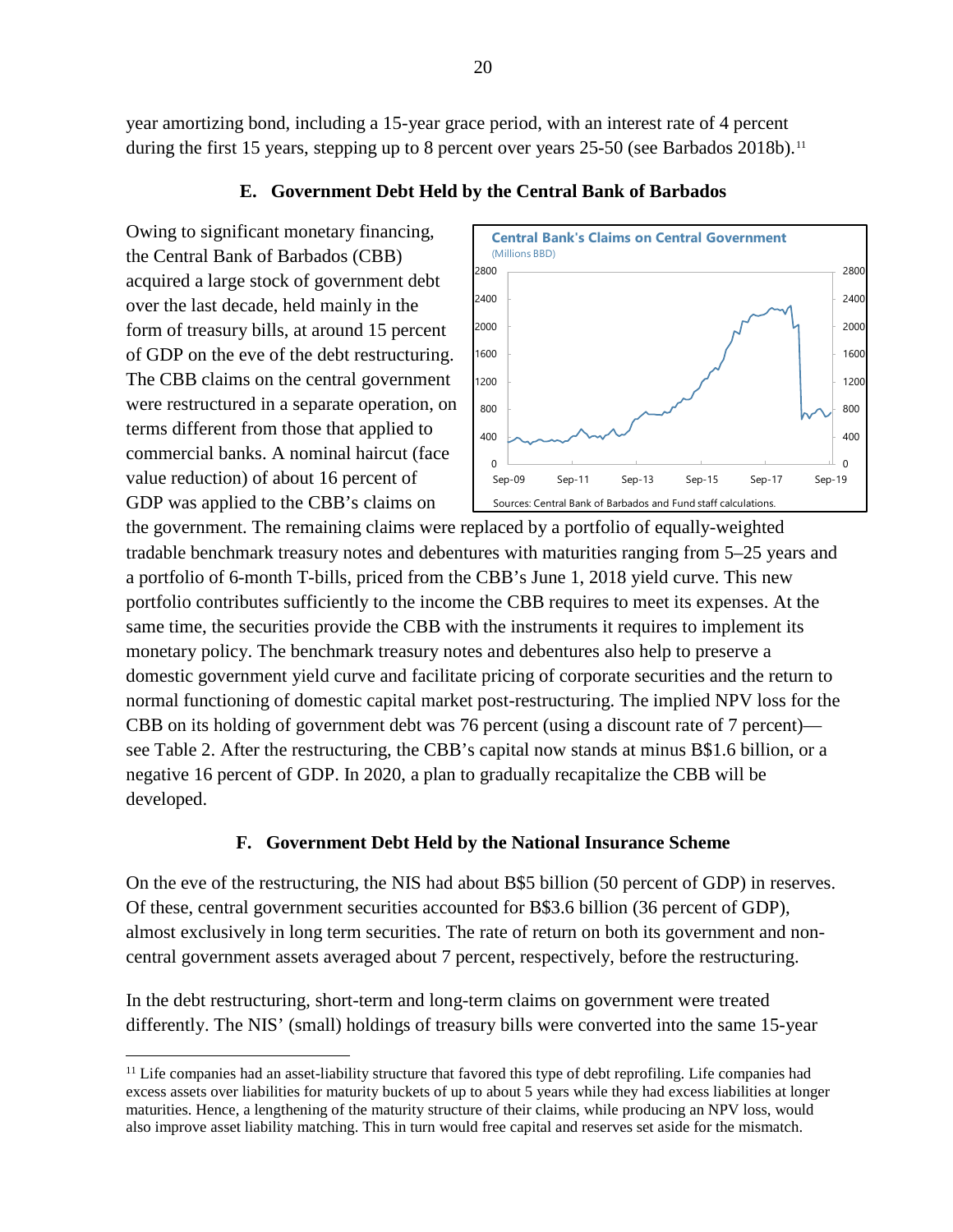instrument that was used to extend the maturity of commercial banks' holdings of treasury bills, paying 1 percent interest for the first 3 years. Holdings of longer-term government debt were converted into a 25-year bond with a 37.5 percent nominal haircut (about B\$1.3 billion), paying 4 percent for the first 3 years, and 8 percent thereafter. This implied an NPV loss for the NIS of 39 percent, using a discount rate of 7 percent (table 2).

As a result of the debt restructuring, NIS liquidity decreased, and its reserves are expected to be depleted 10 years earlier than before the restructuring (see text chart). Before the restructuring, asset cashflows were projected to exceed liability cashflows until 2031-32. At this point, the NIS would have sold reserves to pay for current expenditures and reserves were projected to exhaust in 2052-53. After the debt restructuring, asset cash flows are reduced between 2019-22. The operating balance is expected to become negative around 2027-28, or about 5 years earlier than had been projected prior to the debt restructuring. Lower investment income and the BRB\$1.3 billion upfront haircut (13 percent of GDP, or 26 percent of the NIS' reserves) result in reserves being expected to be exhausted around 2040-41, 10 years earlier than expected prior to the debt restructuring. Systemic or parametric pension reform is envisaged in the medium term to strengthen the financial position of the NIS.







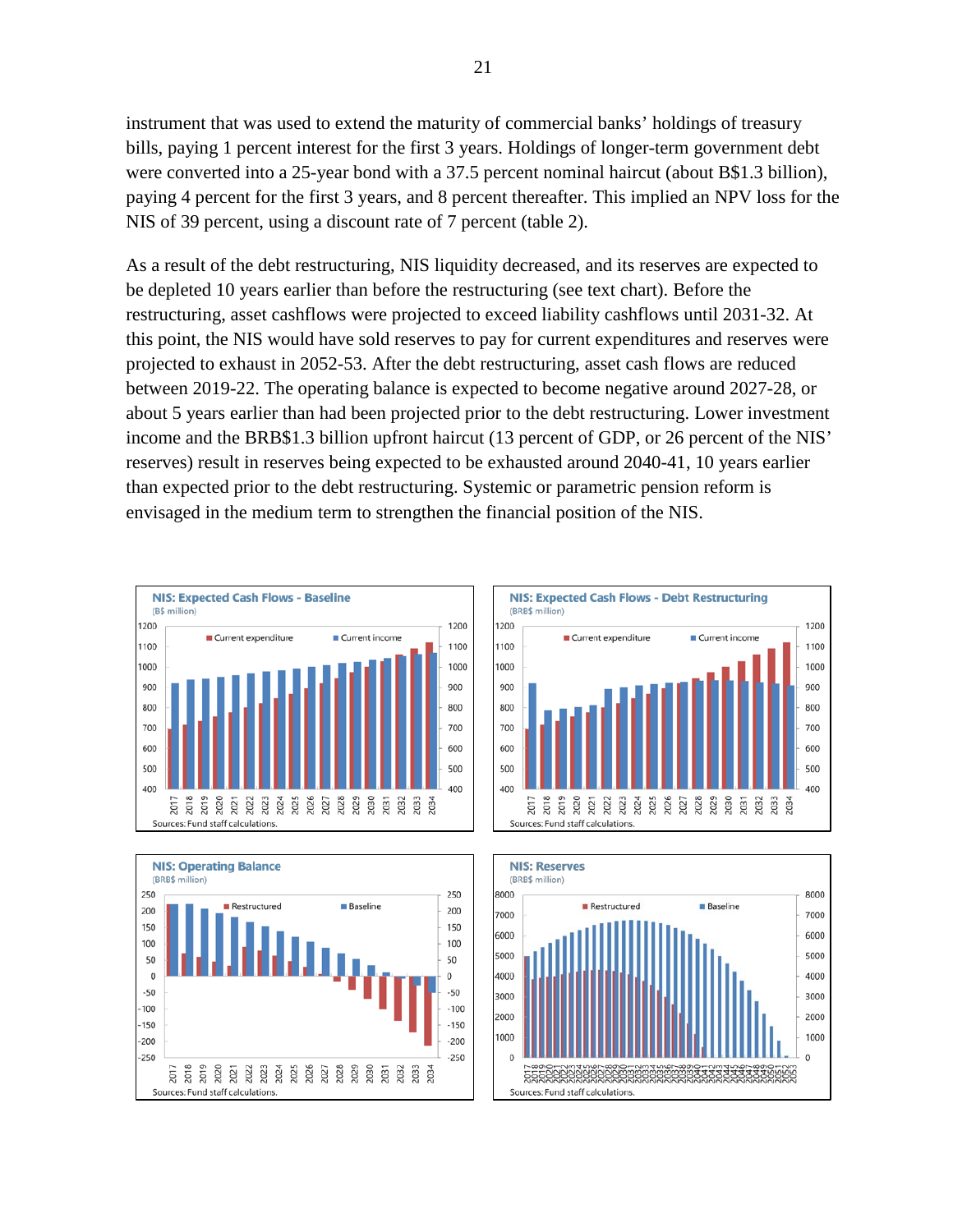#### **VI. BARBADOS' DEBT RESTRUCTURING IN A REGIONAL AND GLOBAL PERSPECTIVE**

Barbados' debt restructuring did not entail major innovations, but it did feature several elements that are infrequently encountered in sovereign debt restructurings, in particular (i) the inclusion of treasury bills, (ii) the retrofitted collective action mechanism into domestic debt, and (iii) the inclusion of a state-contingent element in the restructured domestic and external debt—the natural disaster clause. This section puts Barbados' debt restructuring in a regional and global perspective, highlighting selected key characteristics.

#### **A. Perimeter: Including Treasury Bills**

Treasury bills are rarely included in debt restructuring operations, with a view to keeping a critical source of short-term credit for the government open, and also to avoid impacting financial markets that may use short-term government paper as collateral, for example the interbank market. Moreover, the stock of government debt held in the form of treasury bills is typically not very large, implying that treasury bills do not need to be restructured for the government to secure significant debt relief (in NPV terms) in its debt restructuring. However, in the case of Barbados, the stock of treasury bills had ballooned to 39 percent of GDP, with commercial banks having converted the bulk of their holdings of government debt into this instrument in the years leading up to the debt restructuring. The government therefore decided that treasury bills had to be included in the restructuring, both to ensure adequate burden sharing in the economic adjustment process, and to reduce gross financing needs.

Barbados experienced no major losses or downsides from the inclusion of treasury bills in the operation. With financial markets relatively underdeveloped, and no meaningful interbank market to start with, not being able to use treasury bills as collateral was not a significant cost in the case of Barbados. Following the debt restructuring, the government of Barbados started running an overall fiscal surplus, and after IMF Executive Board approval of the Extended Arrangement, multilateral banks (the Inter-American Development Bank and the Caribbean Development Bank) swiftly approved policy loans for Barbados; as a result, there was no remaining need for domestic financing following the debt restructuring. With careful stress testing conducted by financial sector supervisors (CBB and FSC), and in the absence of nominal haircuts in the domestic debt restructuring, no financial entity experienced major liquidity or solvency issues on account of the debt restructuring. This in contrast to other cases where treasury bills were included in the restructuring: for example, when Russia restructured its short-term government debt (GKOs) in 1998, this contributed to a severe banking crisis, with a bank run and widespread bank insolvencies (see Das et al. 2012: p. 64).

#### **B. Post-Default vs Pre-Default**

Barbados' debt restructuring was post-default—a choice that may have been determined by a very tight timeline, with a new government taking office just a few weeks ahead of large external debt payments falling due; if the government had decided to make these payments, reserves would have fallen to dangerously low levels, covering less than a month of imports.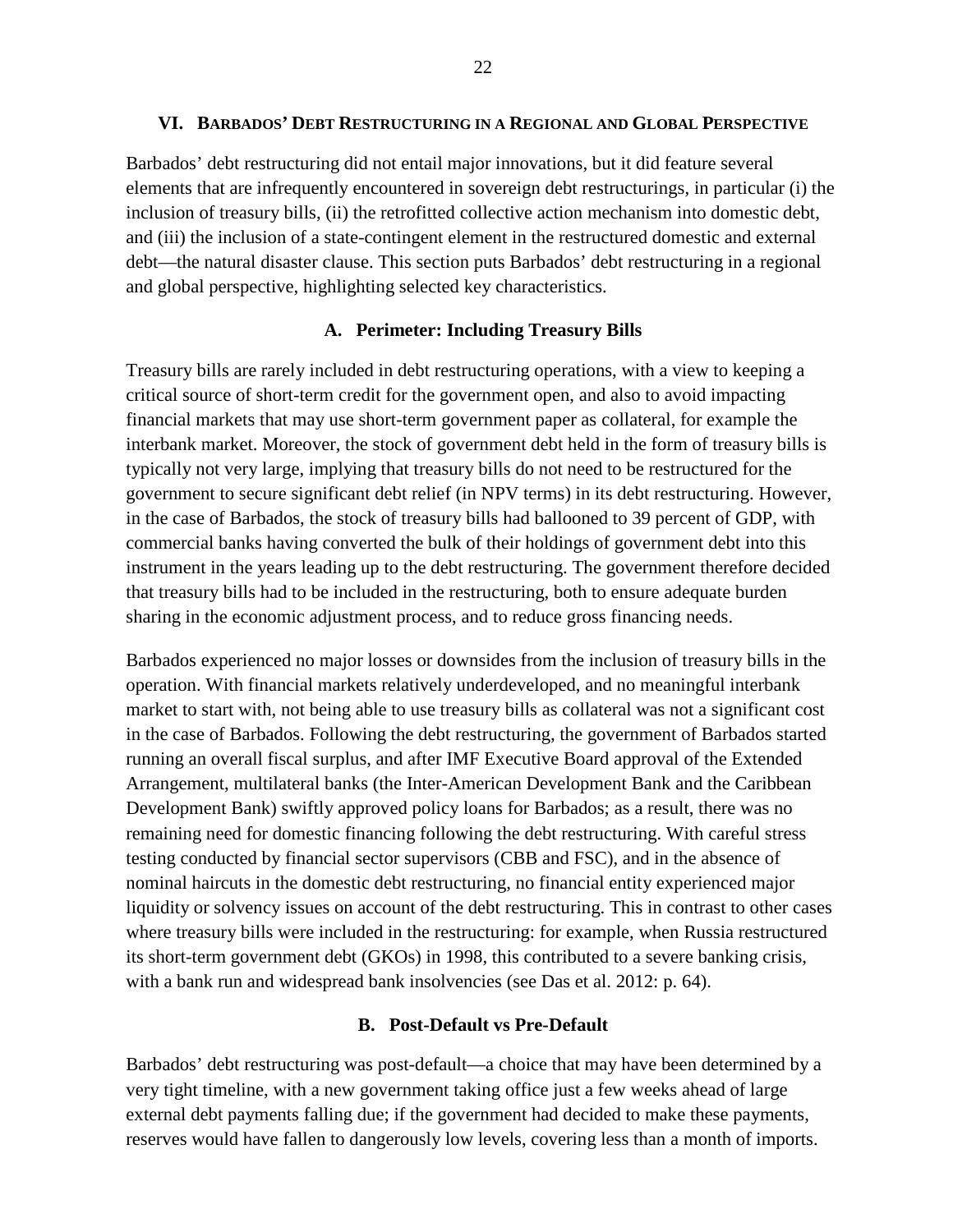This sets the Barbados case apart from most of the recent cases in the region, with both Jamaica and Belize repeatedly opting for a pre-default (or preemptive) approach. In their extensive survey over sovereign debt restructuring globally over six decades, Das et al. (2012) count 109 post-default cases, while 77 were preemptive; i.e., globally post-default is slightly more common.

# **C. Duration of the Debt Restructuring Operation**

The operation was announced on June 1, 2018 and wrapped up on December 11, 2019, hence it took 18 months. This was faster than Grenada's 2013-15 operation (which took 2½ years), but slower than Jamaica 2010 or 2013 (in both cases a few months). The average debt restructuring in the Caribbean over the last decade, and not including Barbados' debt restructuring, took  $13\frac{1}{2}$ months (see Asonuma et al. 2018, p. 16). Factors that contributed to the duration of the operation include:

(i) **the complexity of the operation**: Barbados undertook a comprehensive debt restructuring, as in the case of Grenada 2013-15, but unlike the two Jamaica operations, which covered domestic debt only; external debt restructuring typically involves a diverse set of creditors, spread geographically, which can make the operation more complicated.

(ii) **relatively quick agreement on an IMF supported program,** and subsequent strong performance under the program, with the timely conclusion of the first and the second EFF review, helped to move the debt restructuring process forward, as this provided assurances to creditors that the government was serious about adhering to its side of the bargain—increasing the primary surplus to 6 percent of GDP, and maintaining this stance for several years thereafter, with both an international (IMF) and a domestic monitoring process in place.

(iii) **domestic administrative capacity** in Barbados may be higher than in the case of Grenada, where it contributed to the long duration of the operation (Okwuokei and van Selm 2017: p. 163).

Duration matters: it is important to keep the process as short as possible, to avoid a negative impact on economic activity. Especially in cases where domestic debt restructuring is an important part of the operation, financial institutions may be hesitant to engage in new investments until it is clear what the impact of an announced debt restructuring operations will be on their balance sheets. Barbados' debt restructuring was successful in keeping the duration of the operation limited, especially the domestic debt restructuring, which was wrapped up in 5 months.

# **D. NPV Gains**

A central objective of any public debt restructuring operation is to help public finances regain a sustainable footing; the NPV gain of the operation is a key indicator. In the Caribbean, in debt restructurings over the last decade, post-default debt restructurings have generally been able to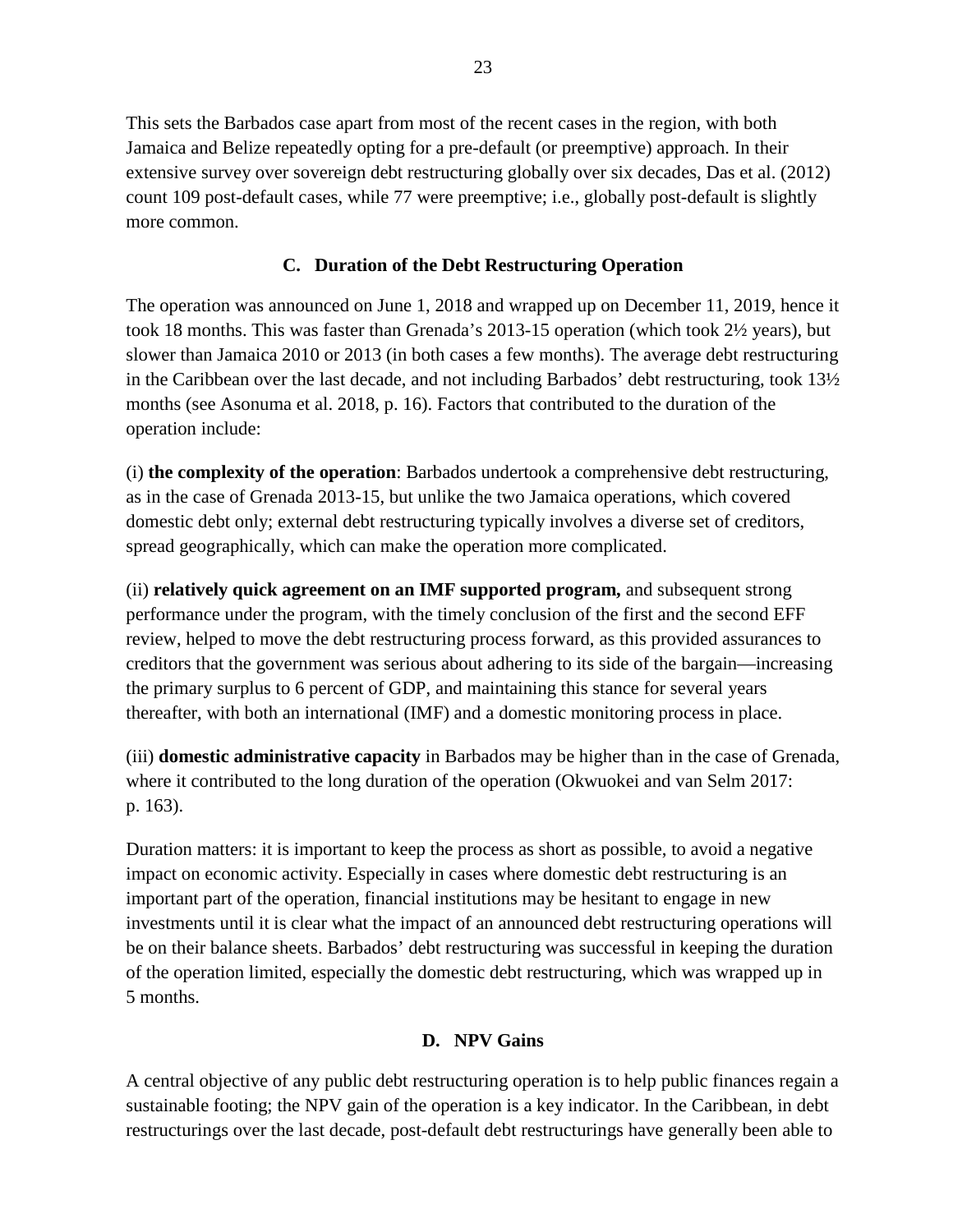secure higher NPV gains for the government, in the range of 50-100 percent (Asonuma et al. 2018b: p. 21). In cases where a restructuring of domestic debt takes center stage, NPV gains are typically lower, as meaningful debt relief for the government needs to be weighed against the importance of maintaining financial stability.

The NPV gains realized in Barbados' debt restructuring operation fit into this pattern. The NPV gain on government domestic debt to private creditors was around 30 percent (see [Table](#page-15-0)  [2\)](#page-15-0)—a somewhat higher gain for the government than in the 2010 and 2013 domestic debt restructuring operations in Jamaica, which featured NPV gains of around 15-25 percent but lower than the domestic NPV gain in the 2013-15 Grenada operation, at 54 percent (see Asonuma et al. 2018a: p. 83).

Barbados' NPV gain in its external debt restructuring operation is estimated at 44 percent (using the 12 percent discount used by the parties during the debt negotiation process), or 30 percent using the exit yield of 7 percent. This compares favorably to the NPV gains realized in Belize's three pre-default external debt restructurings over the last decade, which each netted NPV gains in the range of 20-30 percent; but it was a bit lower than the gain realized by Grenada in its post-default 2013-15 operation (at 49 percent—see Asonuma et al. (2018b, p. 20)).

# **E. Natural Disaster Clause**

A natural disaster clause was included in the bulk of the new domestic instruments and also in the new external debt instrument, following an approach taken in Grenada's 2013-15 debt restructuring. The trigger used in the two cases are similar, in both cases linked to payouts under the Caribbean Catastrophe Risk Insurance Facility, or CCRIF. A difference is that in Grenada's restructuring, debt payments would be deferred for up to one year after a qualifying event, whereas in the case of Barbados, the clauses allows for the capitalization of interest and the deferral of scheduled amortization falling due over a two-year period. State-contingent instruments have been a component of several sovereign debt restructurings, following the Brady deals from 1989-97 (IMF 2017: p. 20).<sup>[12](#page-23-0)</sup>

# **F. The Retrofitted Collective Action Mechanism**

In Barbados' debt restructuring, the bulk of the instruments to be restructured were issued under domestic law, and these did not contain collective action clauses. Holdout creditors were seen as a risk. To address this, parliament passed a law to retrofit a collective action mechanism into domestic debt. A similar approach was used also in Greece's 2012 debt restructuring (see Zettelmeyer et al. 2012: p. 11): in February 2012, Greek parliament adopted a law that allowed for the restructuring of Greek-law bonds with the consent of a qualified

<span id="page-23-0"></span> $12$  In 'normal', non-crisis times, use of state-contingent elements in government debt has been limited. In the Caribbean region, an important exception is the state-contingent debt issued under the PetroCaribe arrangement with Venezuela, but Barbados did not participate in this scheme. See IMF (2017: p. 17).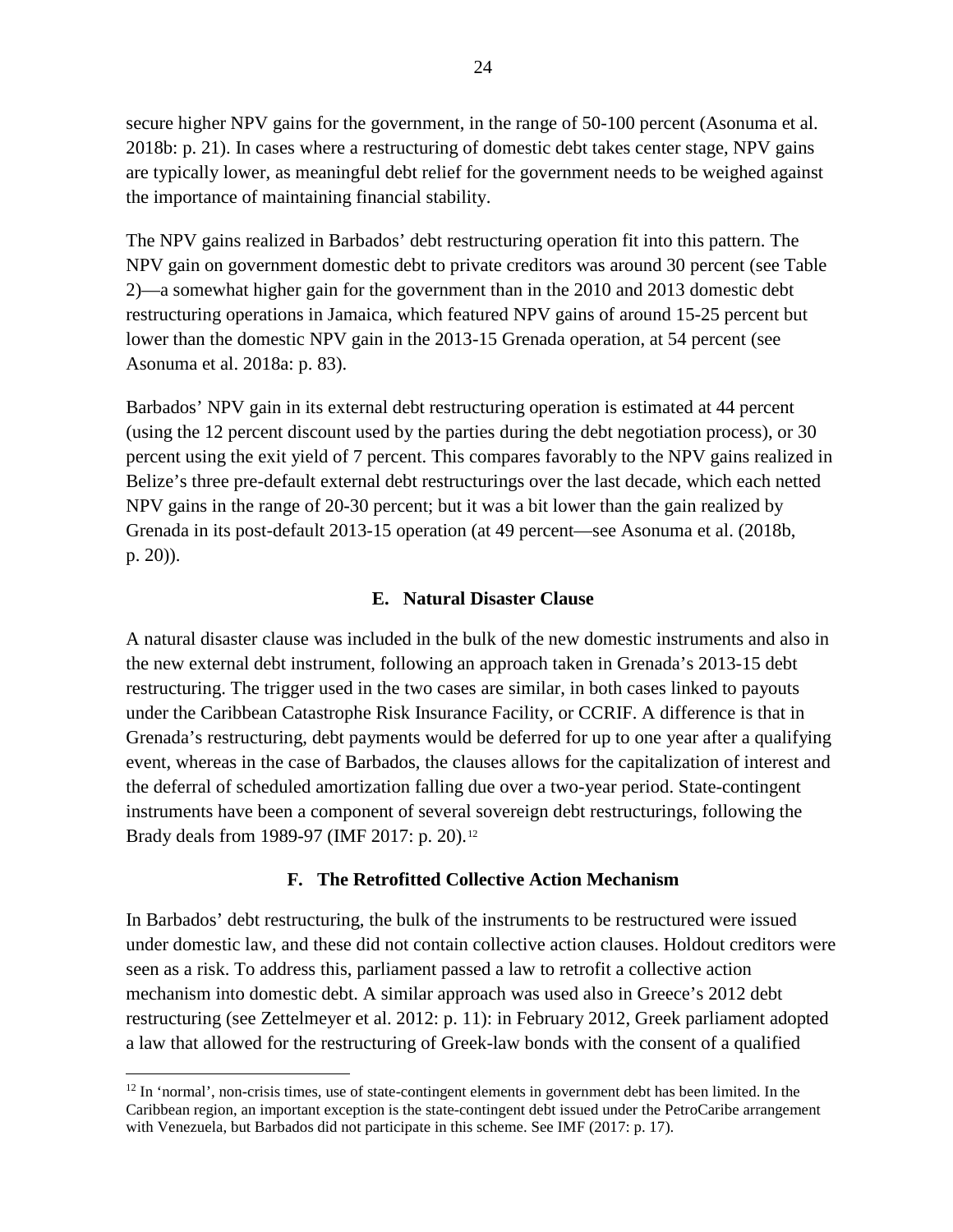majority. This approach had been suggested in a paper by Gulati and Buchheit (2010), who labeled it a 'Mopping-Up Law' as it aims to deal with hold-out creditors. This approach has some risks, as it could be subject to a legal challenge (Gulati and Buchheit 2010: p. 12)—but with Barbados' 2018 debt restructuring, there are now two recent examples of successful application. As long as such legislative changes pass muster under the country's constitution including constitutional protections for property rights—they should be valid for debt instruments like those in Barbados; a change in local law is a risk that investors take when buying local-law governed debt instruments (see Buchheit et al. 2020: p. 356).

# **G. The Role of the IMF**

As mentioned above, the newly elected government requested IMF balance of payments support within a week of assuming office, with a call to IMF Managing Director Lagarde on the evening before the public announcement of the debt restructuring (Barbados 2018a: p. 2).

Most, but not all, recent debt restructuring operations in the Caribbean have been conducted in the context of IMF financial engagement, with Belize's three restructurings of its external debt over the last decade as the main exception. Embedding the debt restructuring in a broader economic reform program, supported by the IMF, ensures that the focus of the debt restructuring is on medium and long-term debt sustainability, not just on short-term liquidity gains (Okwuokei and van Selm 2017: p. 158). This may help to reduce the risk of repeated debt restructurings.

Whether or not an IMF member's debt should be restructured is a decision of the member. However, where the Fund has determined that the member's debt is unsustainable, it is precluded from providing further financing unless measures are taken to restructure the debt in a manner that provides for medium-term debt sustainability.

# **IMF conditionality on the debt restructuring operation**

These underlying IMF-supported programs typically entail a form of conditionality related to the debt restructuring, as it is a critical part of a package of measures needed to regain fiscal and debt sustainability, and macroeconomic stability. In some cases, finalization of the debt restructuring is required prior to IMF Executive Board approval of the program (as in Jamaica's 2010 and 2013 debt restructurings, and also Uruguay 2003) while in other cases, conditionality relates to a step towards restructuring (for example Grenada 2014, St Kitts and Nevis 2012, and also the Dominican Republic in 2005). Different approaches have been considered appropriate in different cases (see IMF 2015: p. 56). In post-default cases, such as Barbados 2018, program conditionality has typically focused on intermediate steps towards debt restructuring, as opposed to the finalization of the debt restructuring (IMF 2015: p. 57). A key consideration is to find a balance between making sure that program financing assurances are in place and the debt restructuring delivers the required debt relief, while avoiding providing creditors with undue leverage.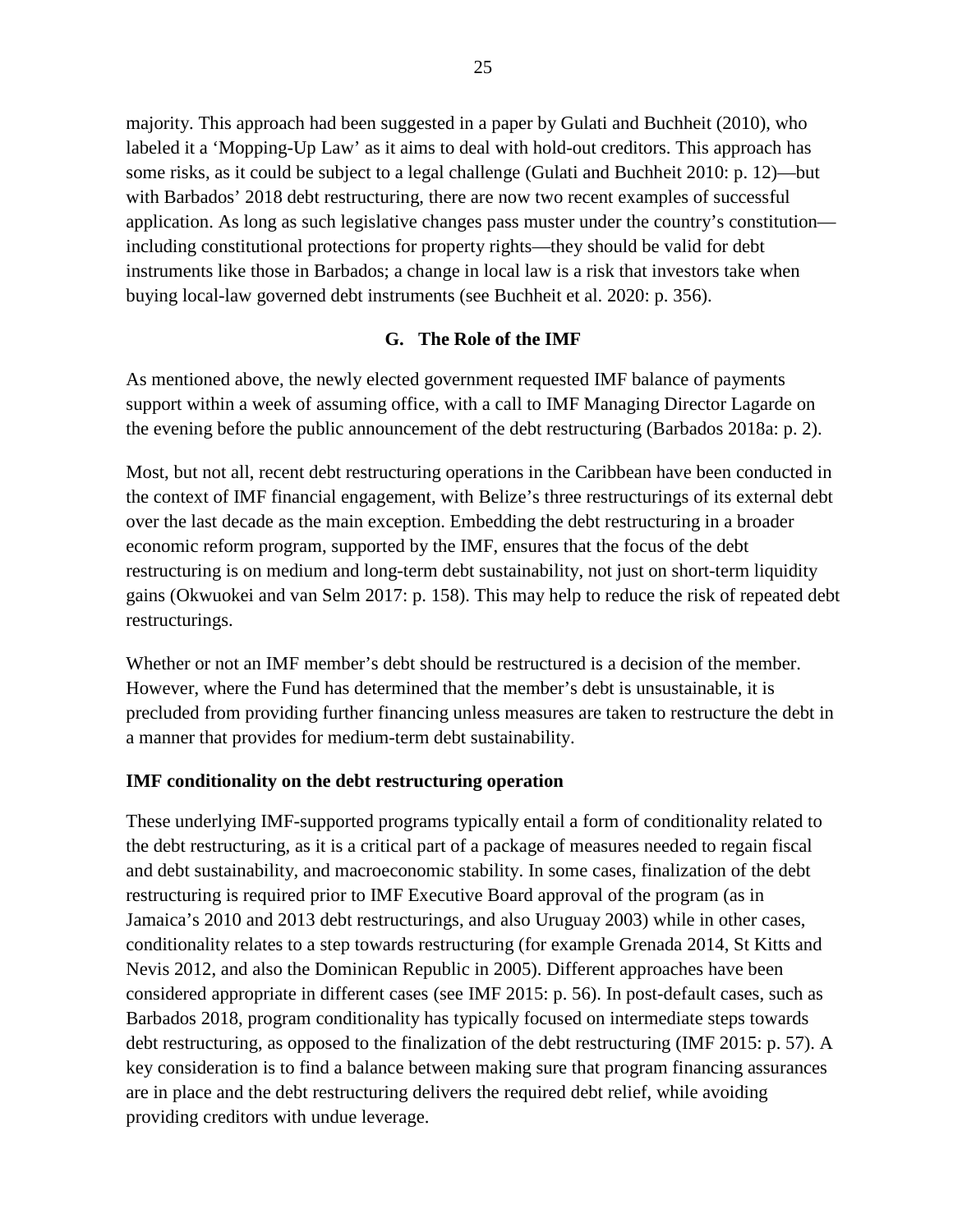#### **Lending into arrears**

From June 1, 2018 onwards, Barbados started to accumulate arrears on its debt to external commercial creditors; IMF lending in October 2018 (approval of the Extended Arrangement), June 2019 (first EFF review) and December 2019 (second EFF review) took place on the basis of the IMF's Lending into Arrears (LIA) Policy, as the authorities' discussions with external creditors had not been completed at that point. Under this Policy, the Fund can provide financing to a member with sovereign arrears to external private creditors if prompt Fund support is considered essential for the successful implementation of a member's adjustment program, and the member is making good faith efforts to reach a collaborative agreement with creditors (see IMF 2015: p. 51). The LIA Policy is used in post-default debt restructuring cases, where arrears have already arisen (e.g., in Grenada in 2014, at the time of the Extended Credit Facility approval), St. Kitts and Nevis in 2011 (approval of the Stand-By Arrangement, or SBA), and the Seychelles in 2008 (also an SBA). In the case of Barbados, the LIA Policy allowed the Fund to provide vital balance of payments support at a time when reserves where very low, at just 5-6 weeks of reserve coverage, thereby helping to restore confidence in the country's macroeconomic framework.

# **VII. LESSONS LEARNED AND CONCLUSION**

Barbados' 2018-19 debt restructuring has made an important contribution to restore debt sustainability. It has reduced public debt and put it on a clear downward trajectory. To ensure that it stays on that path, sustained prudent fiscal policy will be required. Debt restructuring can work as a policy response to an exceptional situation—while repeatedly restructuring the same debt is detrimental to market development and access, and to government credibility (see Okwuokei and van Selm 2017: p. 168).

Barbados' debt restructuring also provides important evidence that rarely used approaches, such as the inclusion of treasury bills and a retrofitted collective action mechanism, can make an important contribution depending on country specifics, and with the support of strong financial and legal advice. The collective action clauses included in Barbados' Eurobonds were similarly important to avoid holdout creditors.

In an age of climate change, the inclusion of natural disaster clause in the bulk of Barbados' new public debt instruments is a critical element of the country's financial resilience. While Barbados appears less vulnerable to natural disasters than other Caribbean states (see IMF 2019b), climate change is likely to increase its vulnerability, and a weather-related event could have a major impact on its economy.

The success of Barbados' underlying economic reform program BERT also contains important pointers for a successful adjustment effort, including strong ownership and the establishment of a domestic monitoring team with broad participation. Other successful reform efforts in the region, including Jamaica from 2013-2019 and Grenada's 2014-17 IMF-supported program, also used this approach.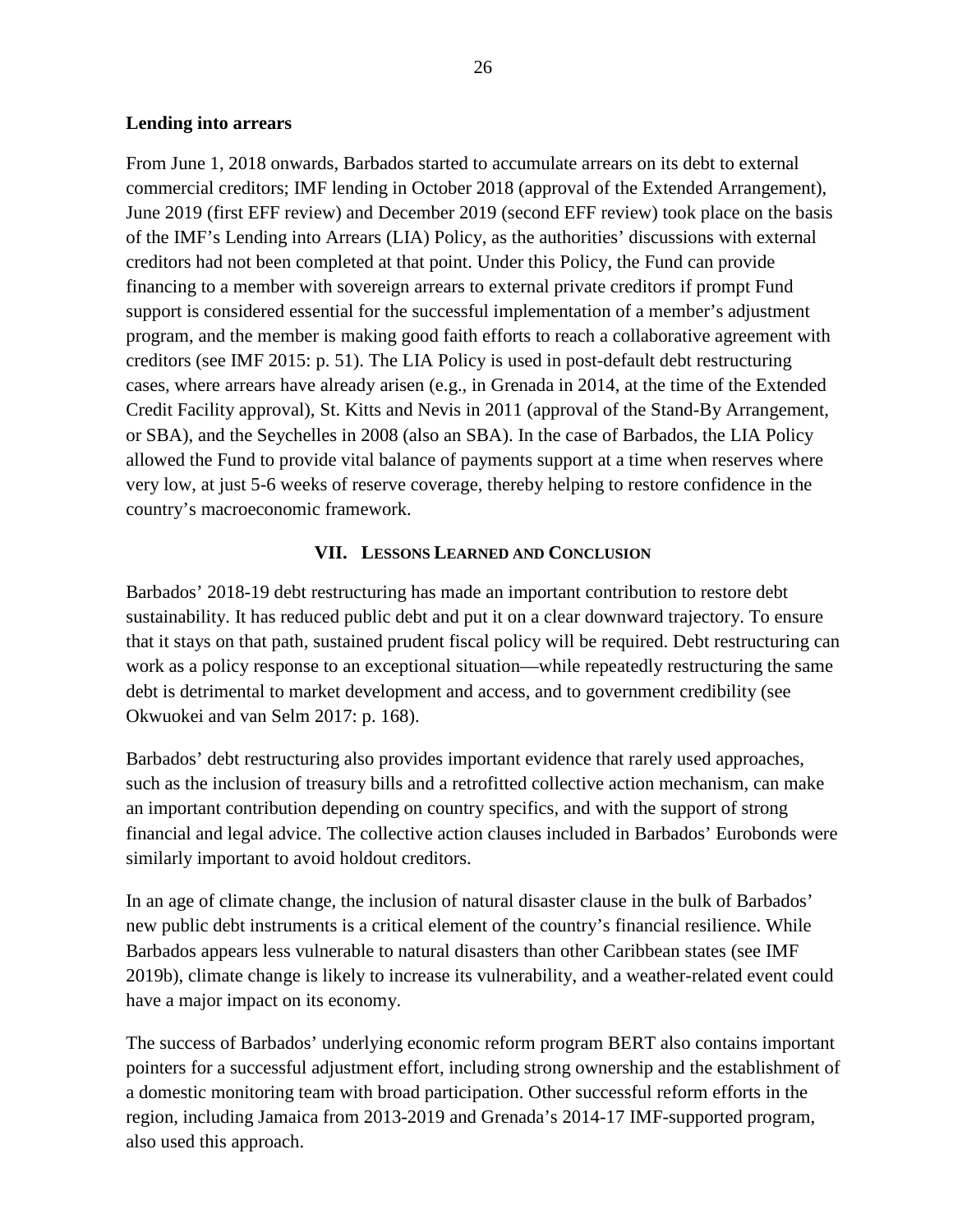Finally, successful debt restructuring is a balancing act. The right balance between fiscal adjustment and debt restructuring, and between improving public finances while maintaining financial sector stability, needs to be found. Early results from Barbados' adjustment program are encouraging and indicate that it has been able to find the right balance. However, reducing public debt to prudent levels—the targeted 80 percent of GDP by FY2027/78 and 60 percent by FY2033/34—will require sustained efforts, not only by maintaining a cautious fiscal policy, but also by aggressively exploiting opportunities to increase growth.

#### **VIII. REFERENCES**

Asonuma, M.X. Li, M.G. Papaioannou, S. Thomas, and E. Togo, 2018a, "Sovereign Debt Restructurings in Grenada: Causes, Processes, Outcomes, and Lessons Learned," Journal of Banking and Financial Economics, Vol2(10), pp.67-105.

Asonuma, T., Michael G. Papaioannou, E. Togo, and B. van Selm, 2018b, "Belize's 2016-17 Sovereign Debt Restructuring—Third Time Lucky?" IMF Working Paper No. 18/121. Washington: International Monetary Fund.

Asonuma, T., and C. Trebesch, 2016, "Sovereign Debt Restructurings: Preemptive or Postdefault," *Journal of the European Economic Association*, Vol.14(1), pp. 175–214.

Barbados (2018a), Ministry of Finance and Economic Affairs, Press Release, June 1, 2018.

Barbados (2018b), Ministry of Finance and Economic Affairs, Press Release, September 7, 2018.

Barbados (2018c), Ministry of Finance and Economic Affairs, Press Release, October 15, 2018.

Barbados (2019a), Ministry of Finance and Economic Affairs, Press Release, May 21, 2019.

Barbados (2019b), Creditor Update, June 11, 2019.

Barbados (2019c), Ministry of Finance and Economic Affairs, Press Release, October 18, 2019.

Barbados (2019d), Ministry of Finance and Economic Affairs, Press Release, November 5, 2019.

Barbados (2019e), Ministry of Finance and Economic Affairs, Press Release, November 26, 2019.

Barbados External Creditor Committee (2018a), "Notes IMF Agreement, Expresses Disappointment with Process", Boston and New York, September 11, 2018.

Barbados External Creditor Committee (2019a), "Ready to Continue Discussions with Barbados to Resolve the External Commercial Debt Default", Boston and New York, May 29, 2019.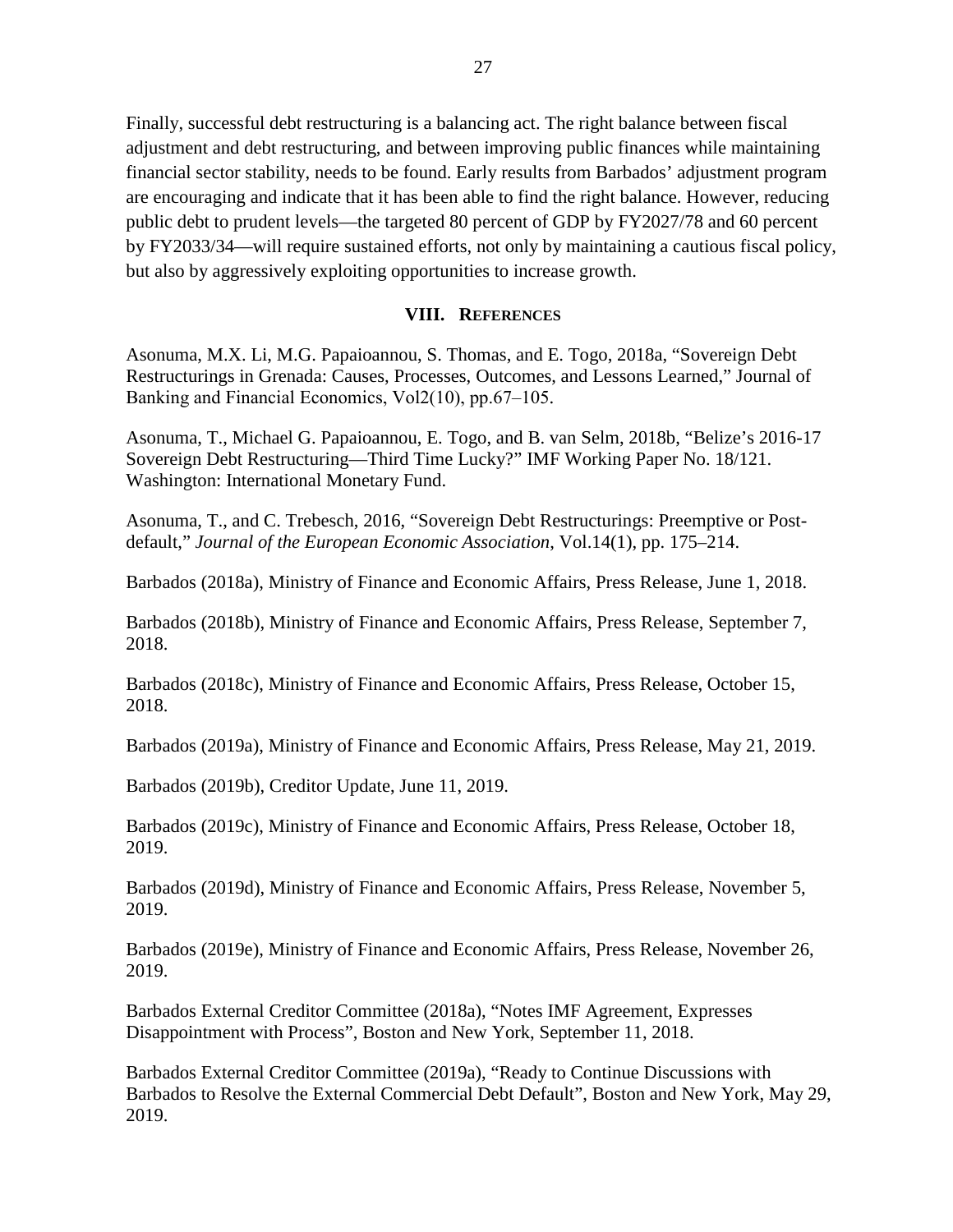Barbados External Creditor Committee (2019b), "Negotiations to Reach Consensual Resolution is the Best Path to Resolve the External Commercial Default", Boston and New York, June 14, 2019.

Barbados External Creditor Committee (2019c), Government of Barbados Launches Exchange Offer to Resolve the External Commercial Default, Boston and New York, November 6, 2019.

Buchheit, L., G, Chabert, C. DeLong, and J. Zettelmeyer (2020), "The Restructuring Process", in S. Ali Abbas, A. Pienkowski, and K. Rogoff eds, *Sovereign Debt: A Guide for Economists and Practitioners*, Oxford, pp. 328-364.

Das, U., M. Papaioannou, and C. Trebesch, 2012, ["Sovereign Debt Restructurings 1950–2010:](http://www.imf.org/external/pubs/ft/wp/2012/wp12203.pdf)  [Literature Survey, Data, and Stylized Facts"](http://www.imf.org/external/pubs/ft/wp/2012/wp12203.pdf), IMF Working Paper No. 12/203. Washington: International Monetary Fund.

Gulati, M, and L.C. Buchheit (2010), "How to Restructure Greek Debt", *Duke Law Working Paper* 47.

IMF (2015), "The Fund's Lending Framework and Sovereign Debt—Further Considerations-Annexes", IMF Policy Paper April 2015.

IMF (2017), "State Contingent Debt Instruments for Sovereigns", IMF Policy Paper May 2017.

IMF (2018a), "Barbados: Staff Report for the 2017 Article IV Consultation", IMF Country Report 18/133, Washington, D.C.

IMF (2018b), "Barbados: Request for an Extended Arrangement under the Extended Fund Facility", IMF Country Report 18/290, Washington, D.C.

IMF (2019a), "Barbados: First Review Under the Extended Arrangement and Request for the Completion of the Financing Assurances Review and Modification of Performance Criteria", IMF Country Report 19/182, Washington, D.C.

IMF (2019b), "Barbados: Second Review Under the Extended Arrangement and Request for the Completion of the Financing Assurances Review and Modification of Performance Criteria", IMF Country Report 19/XXX, Washington, D.C.

Jahan, S. 2013. "Experiences with Sovereign Debt Restructuring: Case Studies from the OECS/ECCU and Beyond," in Schipke, A., A. Cebotari, and N. Thacker, eds. The Eastern Caribbean Economic and Currency Union: Macroeconomic and Financial System. Washington: International Monetary Fund.

Okwuokei, J., and B. van Selm, 2017, "Debt Restructuring in the Caribbean—the Recent Experience," in Unleashing Growth and Resilience in the Caribbean, edited by T. Alleyne, I. Otker, U. Ramakrishnan and K. Srinivasan. Washington, DC: International Monetary Fund.

Robinson, M., 2015, "Assessment of Debt Restructuring Operations in Commonwealth Small States", The Commonwealth Economic Paper 94.